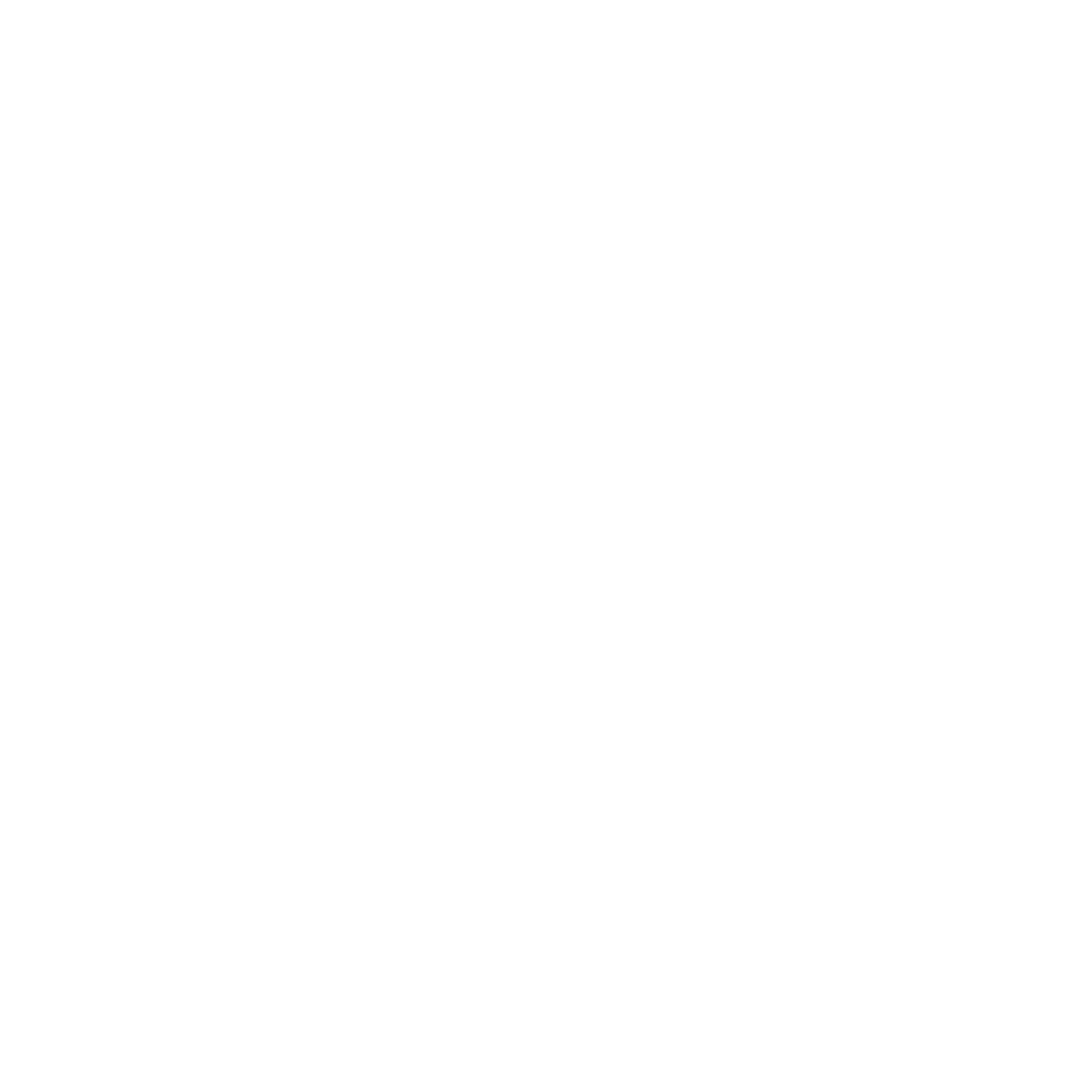December 2002

# **The Performance and Robustness of Simple Monetary Policy Rules in Models of the Canadian Economy**

Denise Côté, John Kuszczak, Jean-Paul Lam, Ying Liu, and Pierre St-Amant

Monetary and Financial Analysis Department Bank of Canada Ottawa, Ontario, Canada K1A 0G9

The views expressed in this report are solely those of the authors. No responsibility for them should be attributed to the Bank of Canada.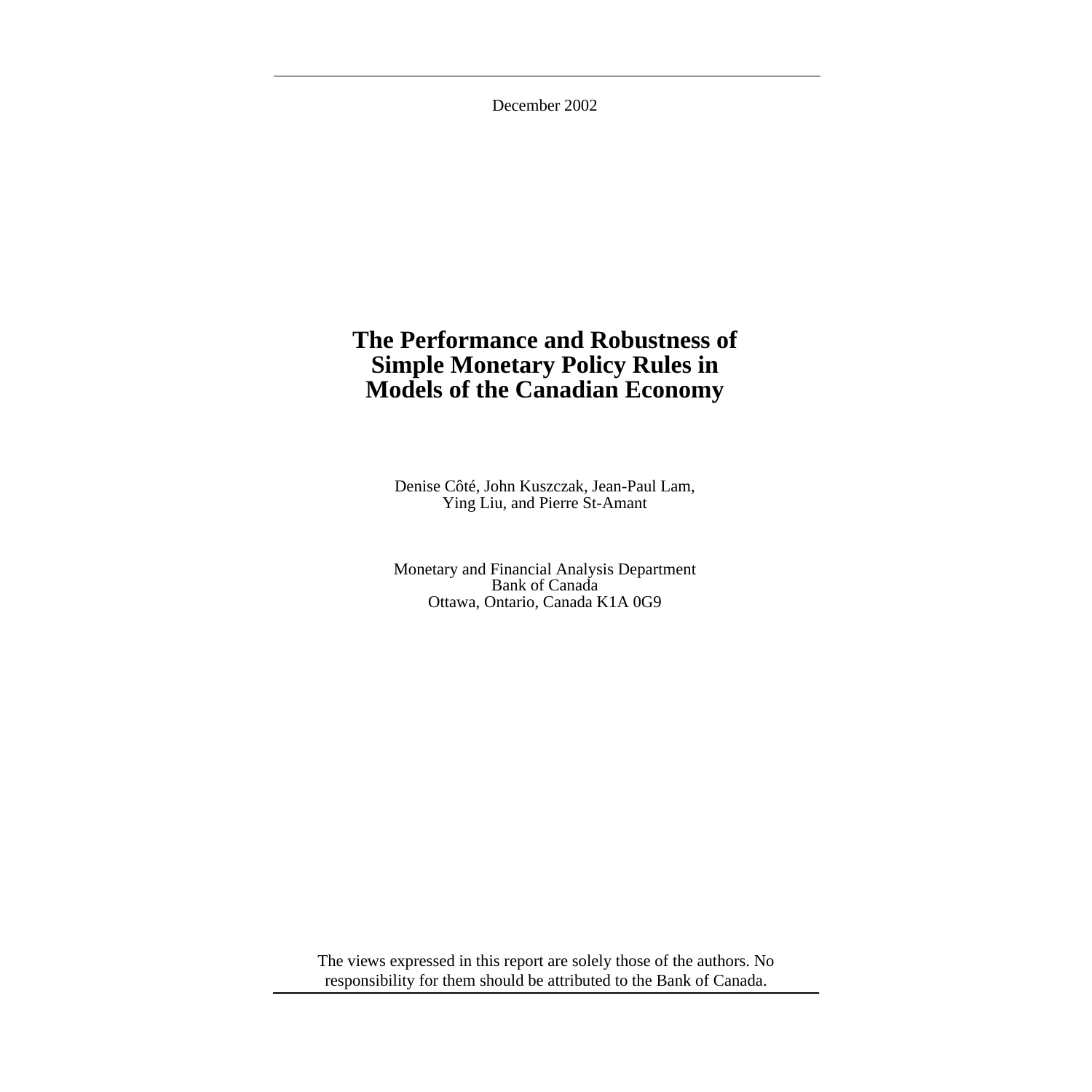ISSN 0713-7931

Printed in Canada on recycled paper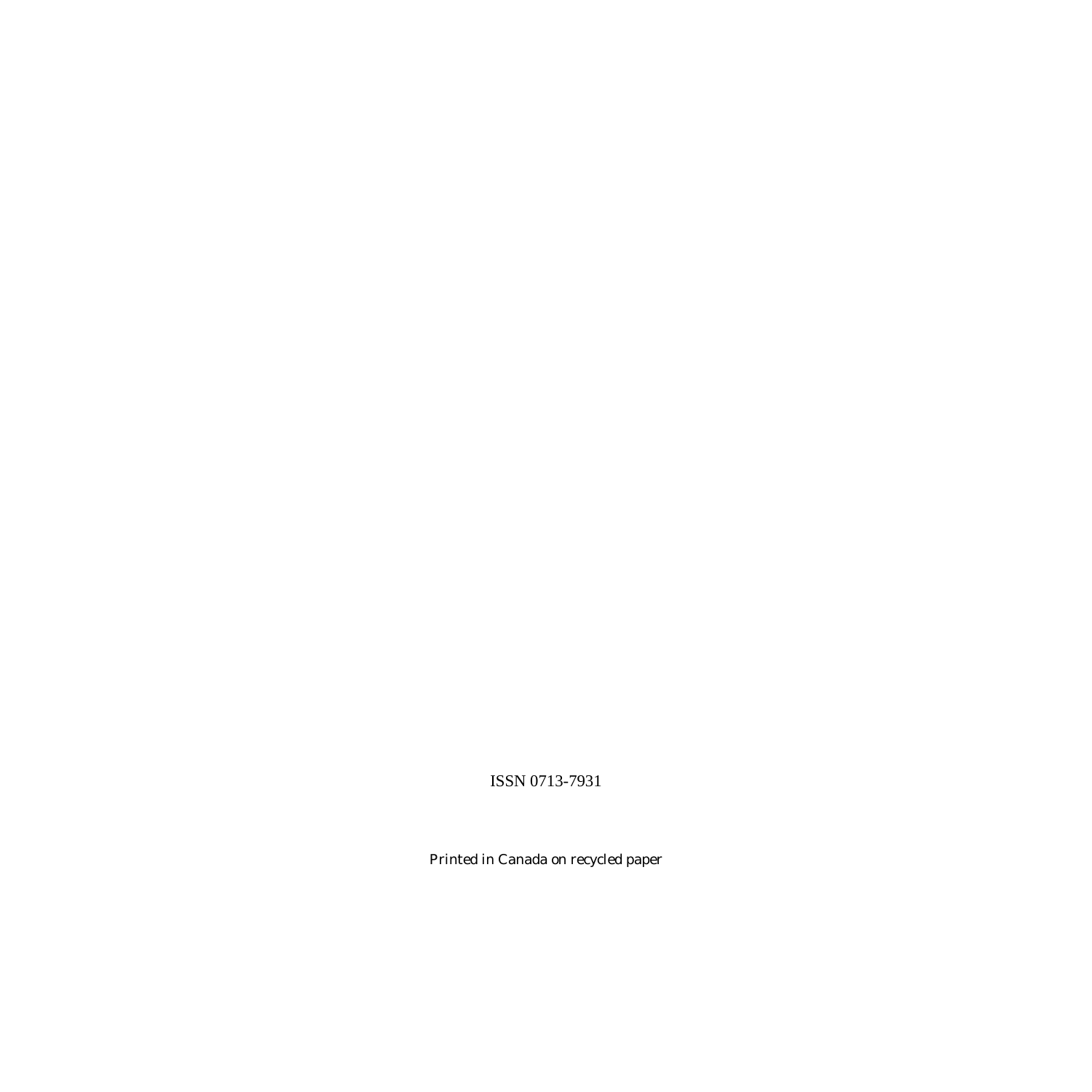# **Contents**

| 1.               |     |
|------------------|-----|
| 2.               |     |
| 3.               |     |
|                  | 3.1 |
|                  |     |
| $\overline{4}$ . |     |
|                  |     |
|                  |     |
|                  |     |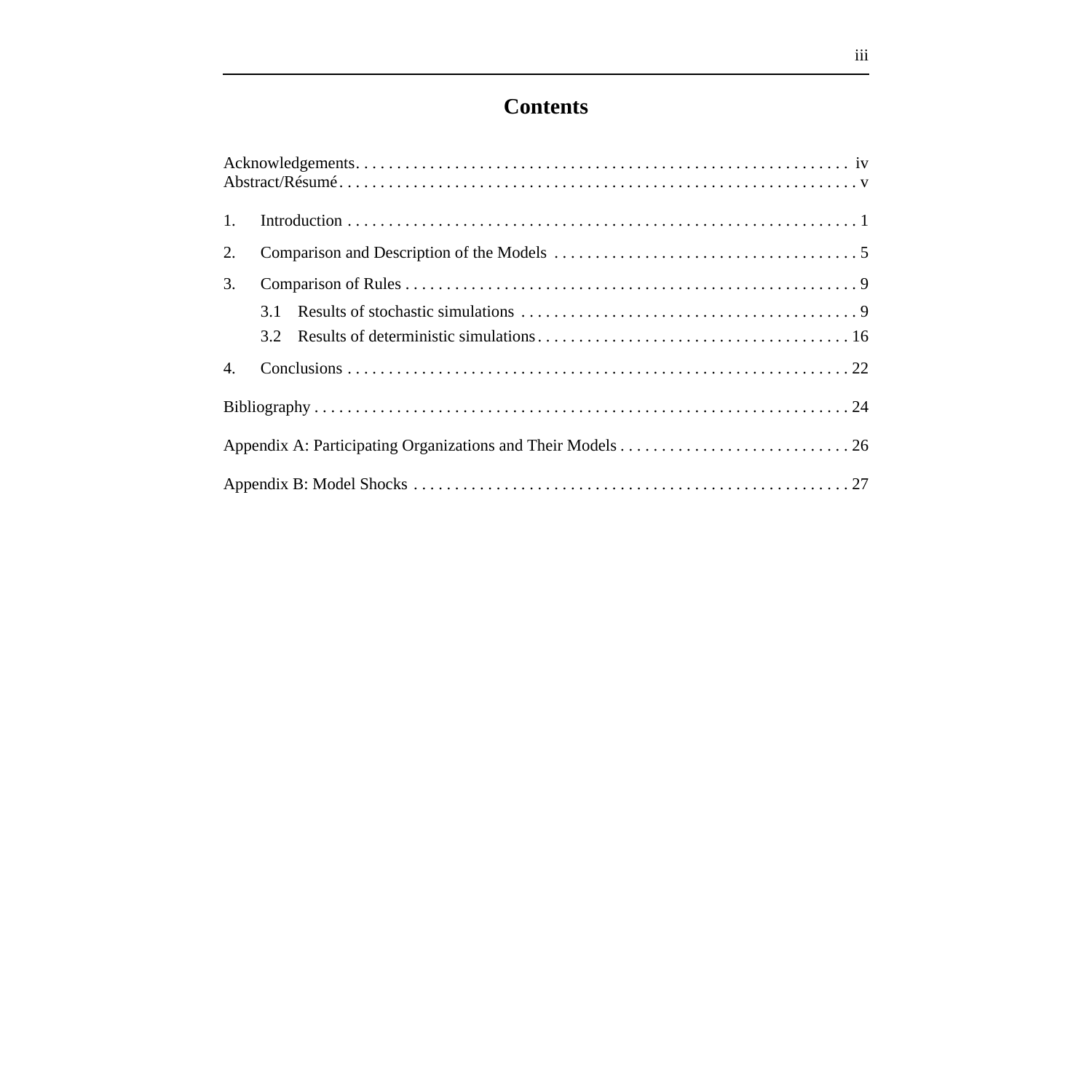## **Acknowledgements**

We would like to thank the following private sector firms and other organizations that have participated in this project: the Conference Board of Canada, DRI-WEFA, the International Monetary Fund, the Department of Finance of Canada, the Organisation for Economic Co-operation and Development, and the Policy and Economic Analysis Program (University of Toronto). We would also like to thank Jim Day and Samuel Lee for their excellent technical help and Jamie Armour, Ramdane Djoudad, Scott Hendry, Kevin Moran, and Stephen Murchison for their valuable input and for conducting part of the simulations. Steve Ambler, Don Coletti, Paul Darby, Michael Devereux, Pierre Duguay, Peter Dungan, Chris Erceg, Charles Freedman, Alain Guay, Benjamin Hunt, David Laidler, Douglas Laxton, Andrew Levin, Athanasios Orphanides, Dale Orr, Dave Rae, Benoît Robidoux, Lucie Samson, and Jack Selody have provided valuable comments. We would like to thank our Bank of Canada colleagues for comments provided at several workshops during the course of this research. We are grateful for the comments received at the following conferences: Simple Monetary Policy Rules in Models of the Canadian Economy, held at the Bank of Canada in October 2001; The Role of Policy Rules in the Conduct of Monetary Policy, held at the ECB in 2002; the 36th Annual CEA Meetings in 2002; the 2002 SCSE conference; the 53rd IAE conference, held in Paris in 2002; the 6th Conference on Macroeconomic Analysis and International Finance, held in Greece in 2002; and a seminar at the Bank for International Settlements in November 2002. We are also grateful to Glen Keenleyside for his help with the editing of this document.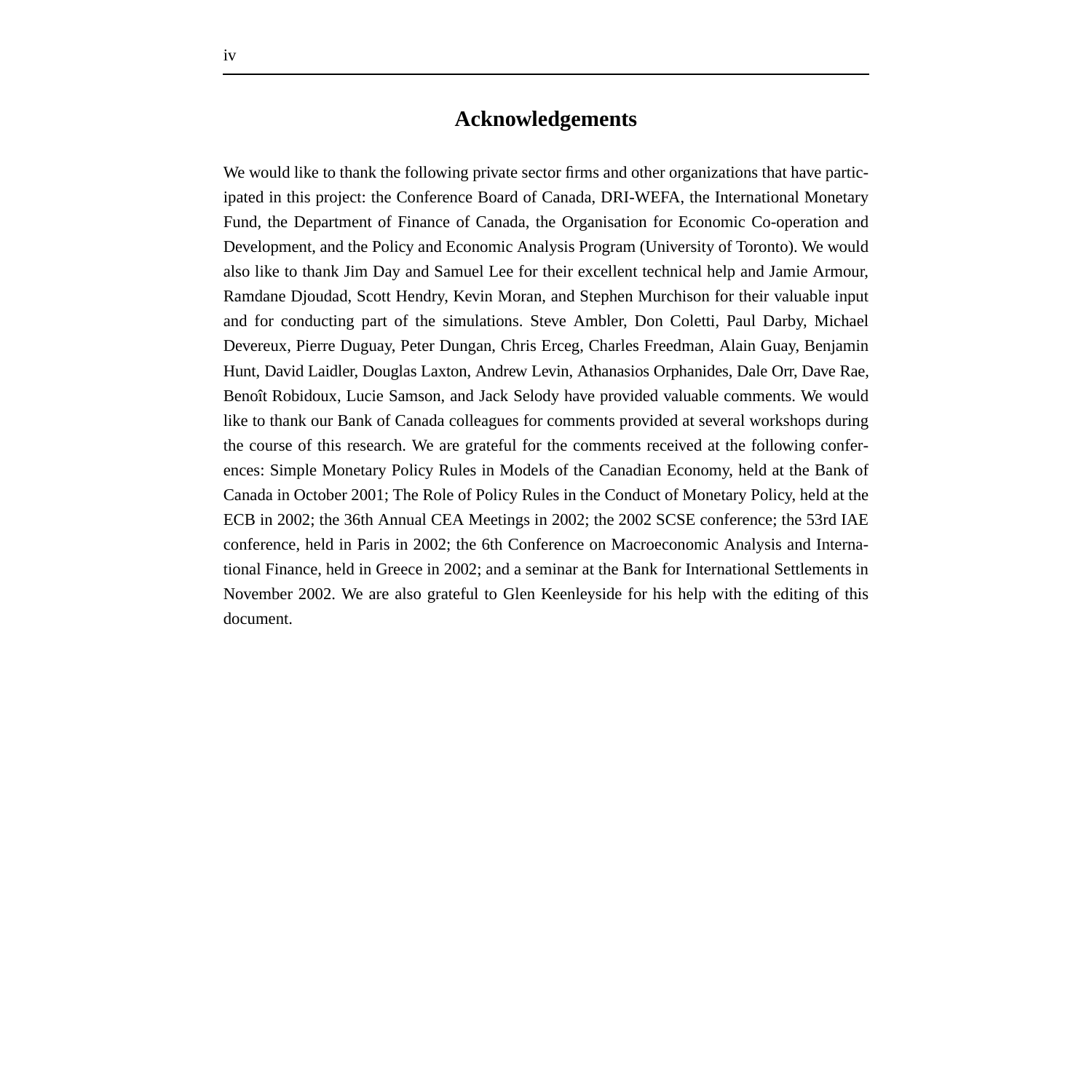#### **Abstract**

In this report, we evaluate several simple monetary policy rules in twelve private and public sector models of the Canadian economy. Our results indicate that none of the simple policy rules we examined is robust to model uncertainty, in that no single rule performs well in all models. In fact, our results show that the performance of some of the simple rules, particularly interest-ratesmoothing rules and rules that have a high coefficient on the inflation gap, can substantially deviate from the optimal rule and can even be unstable in some models. Our results are thus very different from those of Levin, Wieland, and Williams (1999), who argue that simple policy rules are not only robust but also generate essentially the same policy frontier as more complicated rules or rules that respond to a large number of variables. Furthermore, we find that open-economy rules do not perform well in many models. In fact, we find that adding an exchange rate term to a simple policy rule often increases the loss-function value. This result is thus very different from that of Ball (1999), who argues in favour of a rule that includes the exchange rate. Although it is not robust, we find that a simple nominal Taylor-type rule that has a coefficient of 2 on the inflation gap and 0.5 on the output gap outperforms the other simple rules in a certain class of models. But even in those models the loss-function value of this simple rule can substantially deviate from the optimal or base-case rule.

*JEL classification: E52, E58 Bank classification: Uncertainty and monetary policy*

## **Résumé**

Les auteurs du rapport évaluent plusieurs règles de politique monétaire simples à l'aide de douze modèles différents de l'économie canadienne utilisés dans les secteurs privé et public. Ils constatent qu'aucune des règles étudiées n'est robuste face à l'incertitude de la modélisation, c'est-à-dire qu'aucune ne donne de bons résultats dans la totalité des modèles. Certaines d'entre elles, en particulier les règles de lissage des taux d'intérêt et les règles où le coefficient de l'écart d'inflation est élevé, sont beaucoup moins efficaces que la règle optimale et peuvent même se révéler instables dans des modèles particuliers. Ainsi, les résultats obtenus par les auteurs sont très différents de ceux de Levin, Wieland et Williams (1999), qui soutiennent que les règles de politique monétaire simples non seulement sont robustes, mais qu'elles créent essentiellement la même frontière efficace que les règles plus complexes ou que celles qui comportent un grand nombre de variables. En outre, les auteurs observent que les règles qui incluent le taux de change produisent de piètres résultats dans de nombreux modèles. D'après eux, le fait d'ajouter le taux de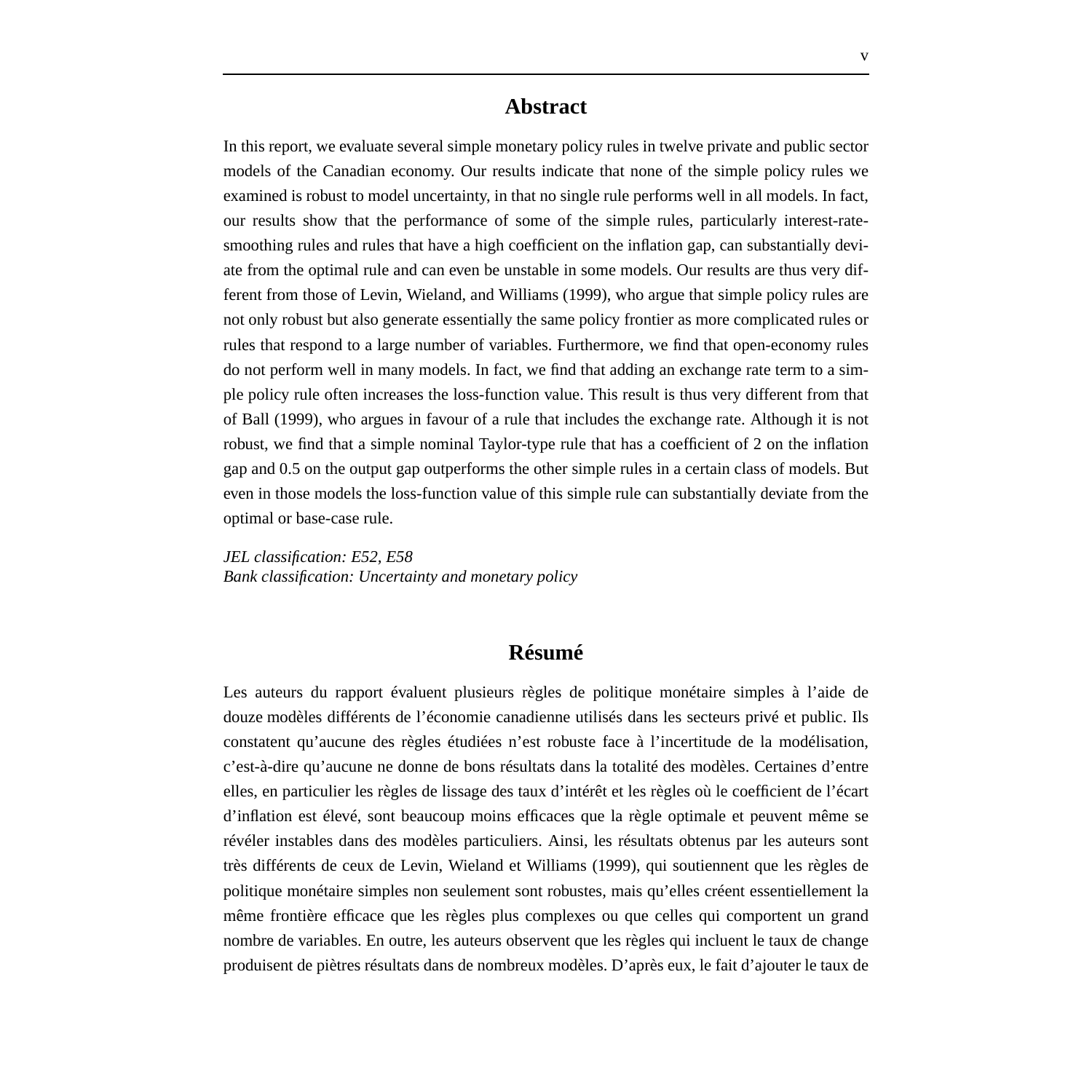change à une règle de politique monétaire simple accroît souvent la valeur de la fonction de perte. Ce résultat est donc à l'opposé de celui de Ball (1999), qui se déclare en faveur d'une règle incluant le taux de change. Les auteurs constatent également que, même si elle n'est pas robuste, une règle nominale simple à la Taylor dans laquelle les écarts d'inflation et de production sont assortis de coefficients égaux à 2 et 0,5 respectivement se comporte mieux que les autres règles simples dans un groupe précis de modèles. Toutefois, même dans ces modèles, la valeur de la fonction de perte associée à cette règle simple peut fortement s'écarter de celle de la règle optimale ou de la règle de base propre à chacun des modèles.

*Classification JEL : E52, E58 Classification de la Banque : Incertitude et politique monétaire*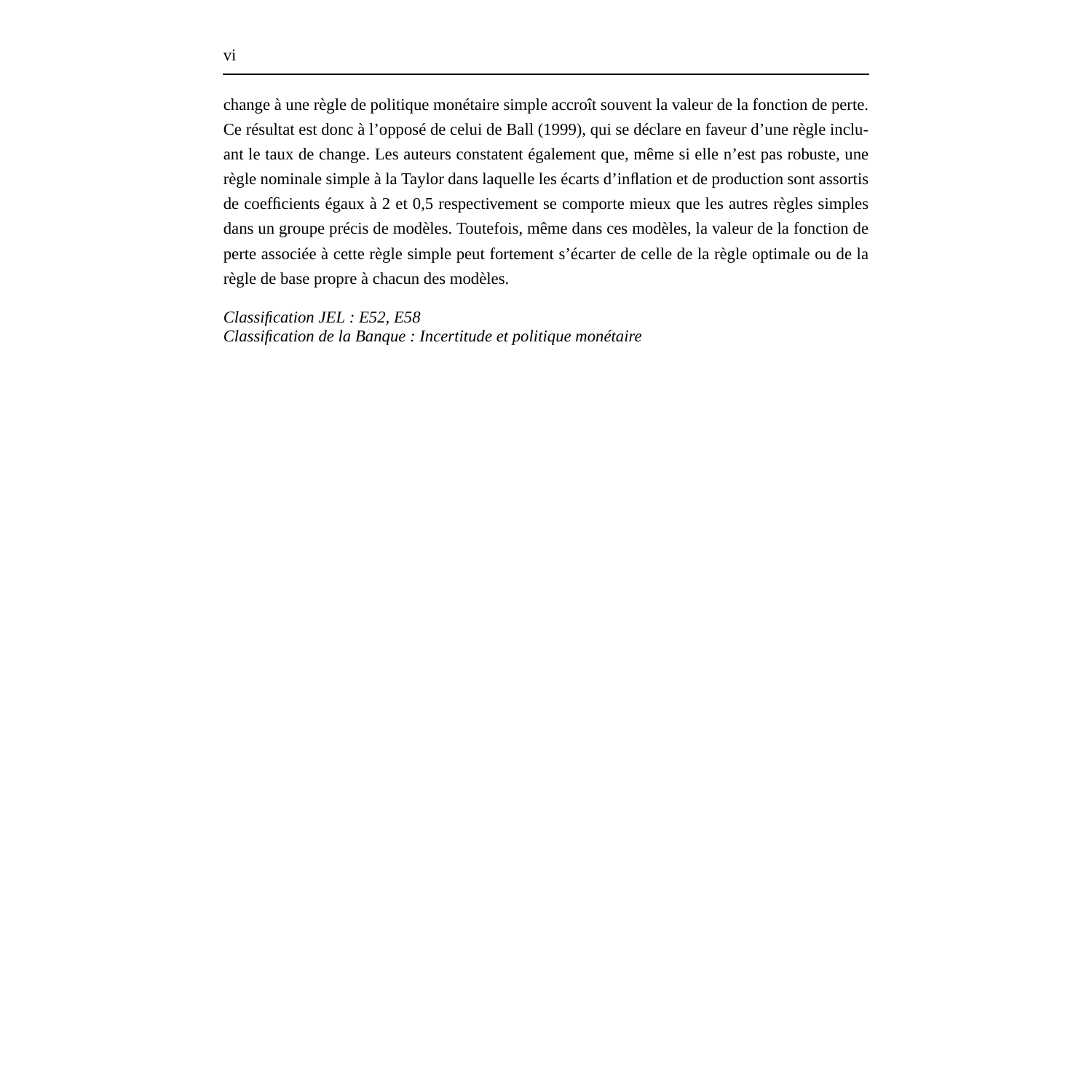## **1. Introduction**

When conducting monetary policy, monetary authorities face several sources of uncertainty. Among the most important is the uncertainty surrounding the channels through which monetary policy affects the economy and the types of shocks hitting the economy. One way to address these problems is to use many different models in the decision-making process. It is expensive, however, to build and maintain several models. Moreover, forecasts generated by different models may lead to contradictory recommendations, in which case decision-makers must decide how much weight to assign to each model. That is not an easy task. Another strategy, recommended and pursued by several researchers, is to search for a simple monetary policy rule that performs well across a wide range of models and is thus robust to model uncertainty.<sup>1</sup>

We define a simple rule as one that is linear and contains a small number of state variables. One advantage of simple rules is that they are relatively easy to build and communicate. Moreover, they are less model-dependent, because they use available information and hence do not depend on the forecasts of specific models. An example of a simple rule is the now-famous Taylor rule that John Taylor (1993) proposed to describe the behaviour of the U.S. Federal Reserve between 1987 and 1992.

Numerous studies have shown that simple rules not only perform well but are more robust to model uncertainty than complicated rules. Levin, Wieland, and Williams (1999) find that simple policy rules—particularly rules that have a high degree of interest rate smoothing and that respond to the deviation of inflation from its target and the contemporaneous output gap—perform nearly as well as more complicated rules in four models of the U.S. economy. Moreover, they find that complicated rules, although optimal in some models, are not very robust, because they lead to substantial deterioration in the loss-function value when they are tested in different models.<sup>2</sup>

Most studies on simple monetary policy rules have involved models of the U.S. economy; few studies have evaluated these types of rules in models of the Canadian economy.<sup>3</sup> This report partially fills that gap by investigating the performance and robustness of several simple monetary policy rules in twelve private and public sector models of the Canadian economy (see Appendix A

<sup>1.</sup> For example, Levin, Wieland, and Williams (1999) and McCallum (1999).

<sup>2.</sup> This result is rather intuitive, because complex rules are usually fine-tuned to account for the specific dynamics of a given model. When tested outside that model, they often perform poorly.

<sup>3.</sup> Exceptions are Amano (1998), Armour, Fung, and Maclean (2002), Côté and Lam (2001), and Srour (Forthcoming). These authors study the performance of simple rules using a given model. Consequently, they cannot say much about the robustness of simple policy rules in various models. Note, however, that Amano and Srour study the performance of simple rules in different versions of the same model.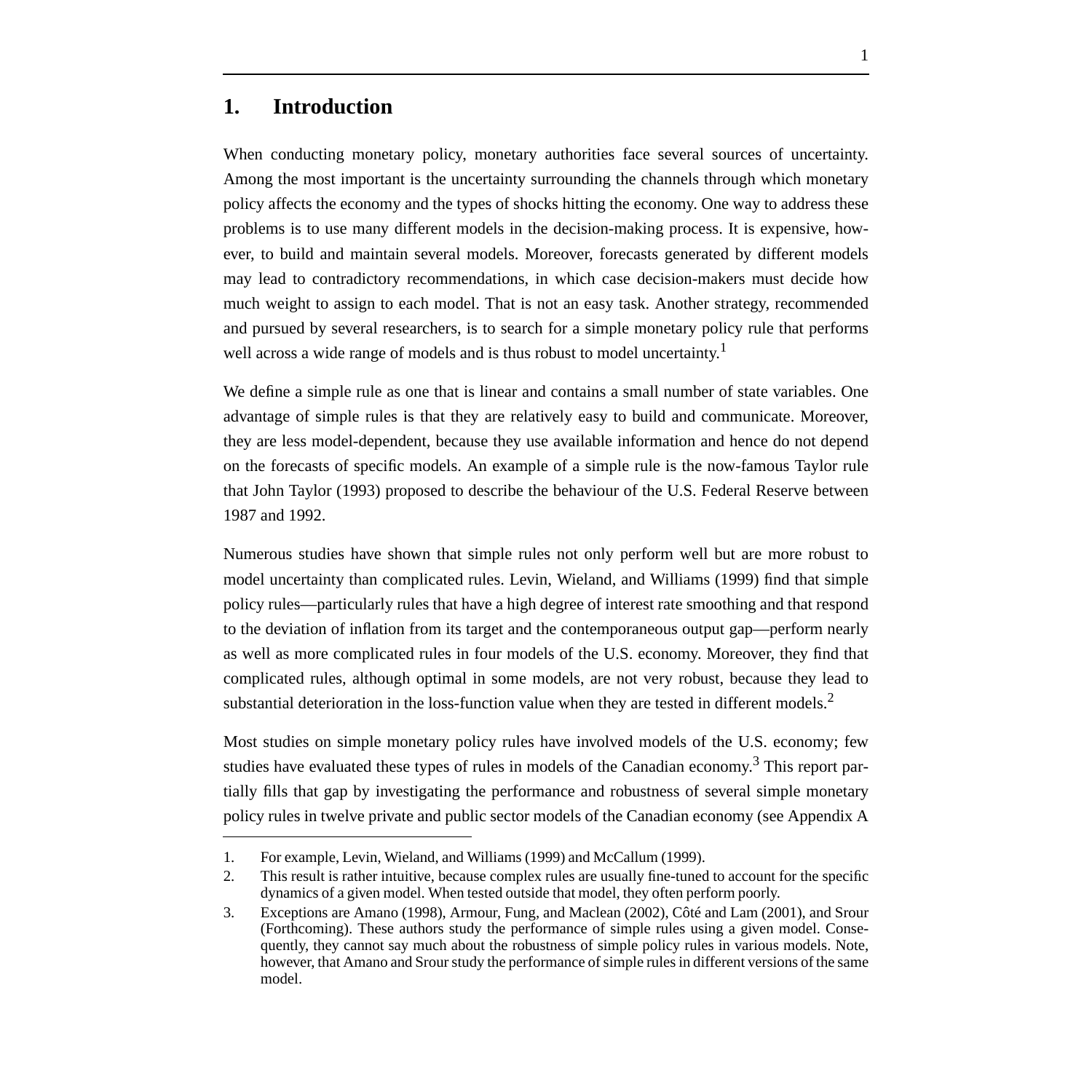for a list of the participating organizations and their models, plus definitions of abbreviations used for model names).4 Our work differs from the previous studies on simple rules in several ways. First, we use a very large number of models to evaluate simple policy rules. Moreover, the models used are very diverse and are used to forecast key variables of the Canadian economy and/or for policy analysis. As a result, we pay careful attention to how they fit the data.<sup>5</sup> By using a wide variety of models, we are able to address some of the criticisms, notably those of Hetzel (2000) and Svensson (2002), that the models used in the past to evaluate simple monetary policy rules were too similar in structure and did not really test the robustness of the rules. Second, we pay close attention not only to model uncertainty but also to shock uncertainty. Research on policy rules to date has mainly emphasized the robustness of simple rules with respect to model uncertainty. We thus investigate whether simple policy rules are robust to shock uncertainty.

All participants in the study evaluated a common set of simple rules that were chosen according to specific criteria. We proceeded in two steps:

- (i) Participants who could perform stochastic simulations or solve their model analytically were first asked to identify the "best" simple rule in their models.<sup>6</sup> Those simple rules were evaluated according to a simple loss function consisting of the unconditional variance of the deviations of inflation from its target and of the variance of the output gap. The "best" simple rule was assumed to be the one that minimized the loss function. Because only five participants were able to run stochastic simulations, five "best" simple rules were identified.<sup>7</sup>
- (ii) The five "best" simple rules, in addition to the original Taylor rule and an open-economy rule (which included an exchange rate term), were then submitted to the seven participants who were not able to perform stochastic but only deterministic simulations. These rules are shown in Table 1.<sup>8</sup> Because the unconditional variances for inflation and the output gap could not be generated in this case, we took a different but complementary approach to compute the lossfunction value of each rule. Participants who were unable to perform stochastic simulations

<sup>4.</sup> Participating organizations performed most of the simulations on which this study is based. They also provided information on the properties of their models to facilitate our interpretation of the simulations.

<sup>5.</sup> Sims (2001) argues that existing studies that use models to evaluate policy rules have not paid enough attention to how those models fit the data.

<sup>6.</sup> These are QPM, MULTIMOD, NAOMI, the M1-VECM, and the LPM. Because we restrict our attention to simple rules, the "best" simple rule, in most cases, is not the optimal rule for the model.

<sup>7.</sup> Apart from testing virtually thousands of rules, we ensured that the participants evaluated each other's "best" simple rule. Note that MULTIMOD is the only model that does not evaluate open-economy rules.

<sup>8.</sup> The coefficients for the open-economy rule are essentially those of Taylor (1999).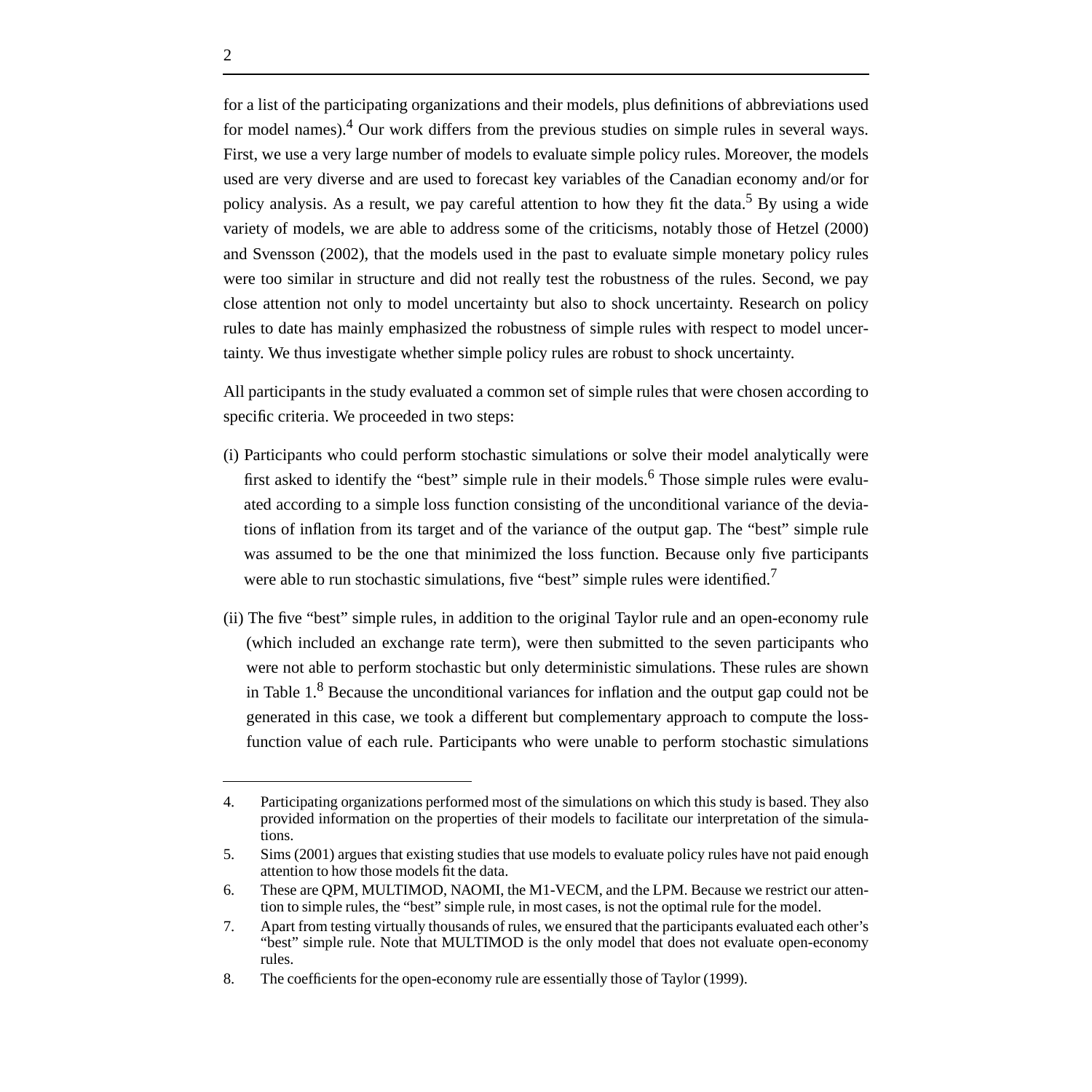were asked to simulate five deterministic shocks in their model. To calculate "variance" statistics, we used the mean squared deviation of the "shock-minus-control" response of inflation and output from equilibrium. These two "variance" statistics were assumed to be equivalent to the unconditional variances of inflation and the output gap. Using the same loss function as in step (i), we then computed the loss-function value for each rule in these seven remaining models. The rules were then ranked according to their ability to minimize the loss function.

| Rule                      | ρ                | $\alpha_{\pi}$ | $\alpha_{v}$   | $\alpha_{\varepsilon}$ |
|---------------------------|------------------|----------------|----------------|------------------------|
| Original Taylor rule      | $\boldsymbol{0}$ | 1.5            | 0.5            | $\overline{0}$         |
| Simple rule from LPM      | 0.9              | 1.0058         | $\theta$       | $\boldsymbol{0}$       |
| Simple rule from M1-VECM  | 0.9              | 1.5            | 0.5            | $\overline{0}$         |
| Simple rule from MULTIMOD | $\overline{0}$   | $\overline{4}$ | $\overline{2}$ | $\overline{0}$         |
| Simple rule from NAOMI    | $\overline{0}$   | $\overline{2}$ | 0.5            | $\overline{0}$         |
| Simple rule from QPM      | $\overline{0}$   | 3              | 0.5            | $\overline{0}$         |
| Open-economy rule         | $\boldsymbol{0}$ | $\overline{2}$ | 0.5            | 0.2                    |

**Table 1: The Seven Simple Rules**

Note: The simple rules have the following form:

$$
i_{t} = \rho i_{t-1} + (1-\rho)[i_{t}^{*} + \alpha_{\pi}(\pi_{t} - \pi_{t}^{*}) + \alpha_{y}(y_{t} - y_{t}^{*}) + \alpha_{\varepsilon}(e_{t} - e_{t-1})],
$$

where  $i_t$  is the short-term nominal interest rate,  $i_t^*$  is the equilibrium value of that interest rate,  $\rho$  represents the degree of smoothing,  $(\pi_t - \pi_t^*)$  is the inflation gap,  $(y_t - y_t^*)$  is the output gap, and  $e_t$  is the nominal bilateral Can\$/US\$ exchange rate.

Our results indicate that none of the seven simple rules is robust to model uncertainty. In fact, we find that only four rules are stable in all models.9 Moreover, unlike Levin, Wieland, and Williams (1999), we find that simple rules can lead to substantial deterioration in the loss-function value

<sup>9.</sup> The simple rules from NAOMI, QPM, the original Taylor rule, and the open-economy rule are the only rules that are stable in all models. Each of these four rules has the same coefficient on the output gap, with the simple rule from QPM, NAOMI, and the open-economy rule having higher coefficients on the inflation gap compared with that of the original Taylor rule.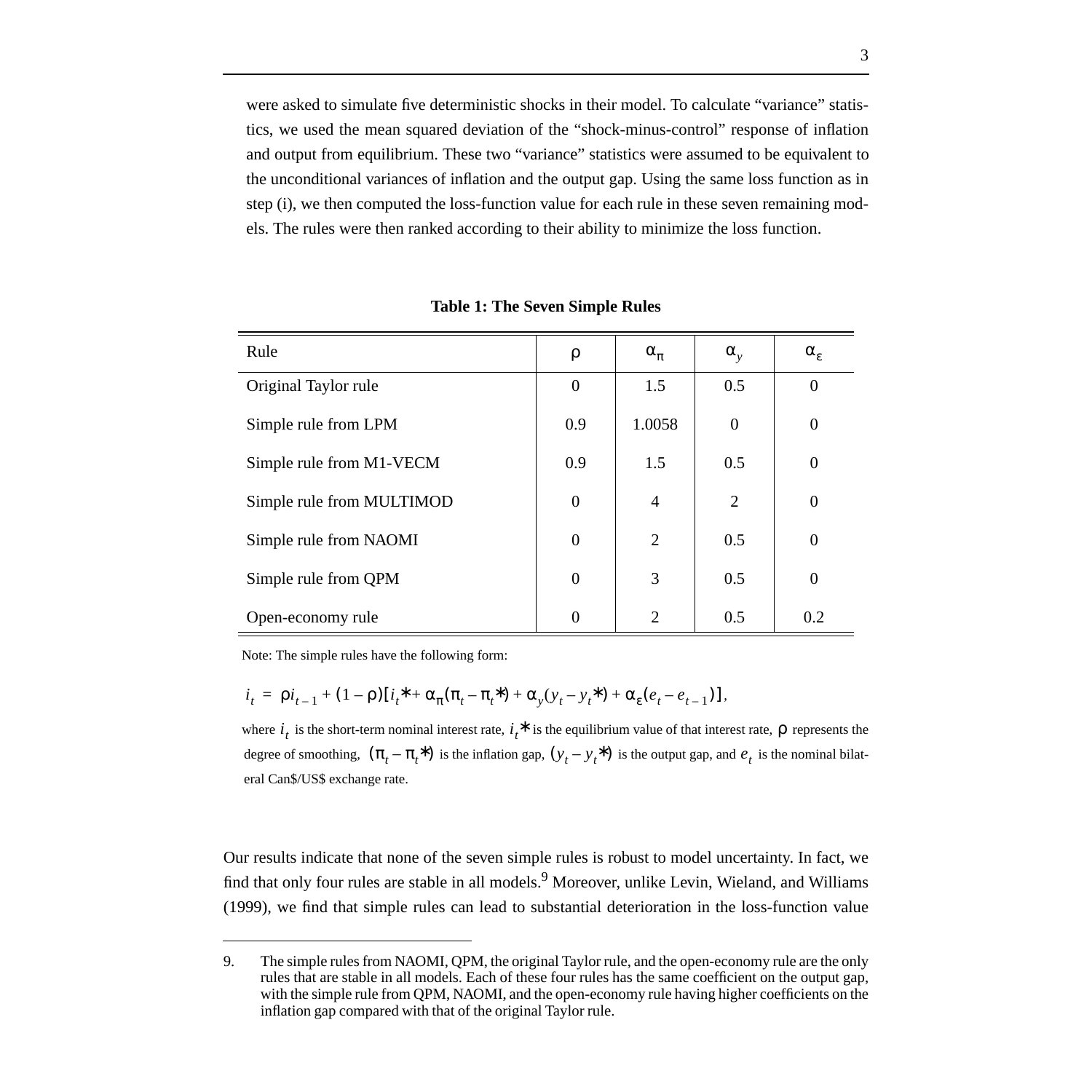when compared with the base-case or optimal rule of each model. We also find that rules with interest rate smoothing perform poorly or are often unstable, particularly in models that fall under the "conventional" paradigm.<sup>10</sup> Rules with interest rate smoothing perform relatively well, however, in the M1-VECM and the LPM—models that fall under the "money matters" paradigm.<sup>11</sup> In the LPM, a rule with interest rate smoothing works well because agents are completely forward looking and because such rules decrease the likelihood that inflationary expectations will become self-fulfilling. On the other hand, a rule with interest rate smoothing outperforms the other simple rules in the M1-VECM, since it is optimal in this model for policy-makers to keep interest rates high for a long period of time once inflation increases, because the money gap (which causes inflation) is persistent.

Our results thus differ from those of Levin, Wieland, and Williams (1999), who find that rules with a high degree of smoothing work well in four models of the U.S. economy. They argue that these rules perform well because they offer policy-makers greater influence over long-term rates. As argued by Goodfriend (1991) and discussed in Levin, Wieland, and Williams (1999), a rule with interest rate smoothing, by moving short rates in a smooth but persistent manner, will induce persistent movements in long-term rates and hence allow policy-makers to have greater influence over output and inflation. This argument relies on the assumption that long-term interest rates have an important role in the transmission mechanism and that smooth and persistent changes in short-term rates can influence the long-term rate via the term structure. Because the long-term rate on its own probably does not play as vital a role in the transmission mechanism in Canada as in the United States, there may be fewer reasons to adopt an interest-rate-smoothing rule in models of the Canadian economy.<sup>12</sup>

We also find that rules that contain an exchange rate term do not improve but rather often lead to a deterioration in the loss function. Our findings are thus similar to those of Taylor (1999) and Leitemo and Söderstrom (2001), but differ from those of Ball (1999). Working with a backwardlooking, small open-economy model, Ball (1999) concludes that incorporating the exchange rate in a policy rule leads to a significant improvement in the volatility of output and inflation.<sup>13</sup> On the other hand, Taylor (1999), after simulating his multi-country model, finds that the rule proposed by Ball often creates more instability than the basic Taylor rule.

<sup>10.</sup> The models that fall under this category are mostly backward-looking models. Our results are thus similar to those of Ball (1999) and Rudebusch and Svensson (1999).

<sup>11.</sup> These two paradigms are described in section 2.

<sup>12.</sup> This may be because the monetary authority has less influence on long-term rates in Canada (and in models of the Canadian economy), as they are mostly determined by global markets.

<sup>13.</sup> Ball (1999) argues that his "open-economy" rule, when compared with Taylor-type rules, reduces output variability by around 17 per cent without inducing an increase in inflation volatility.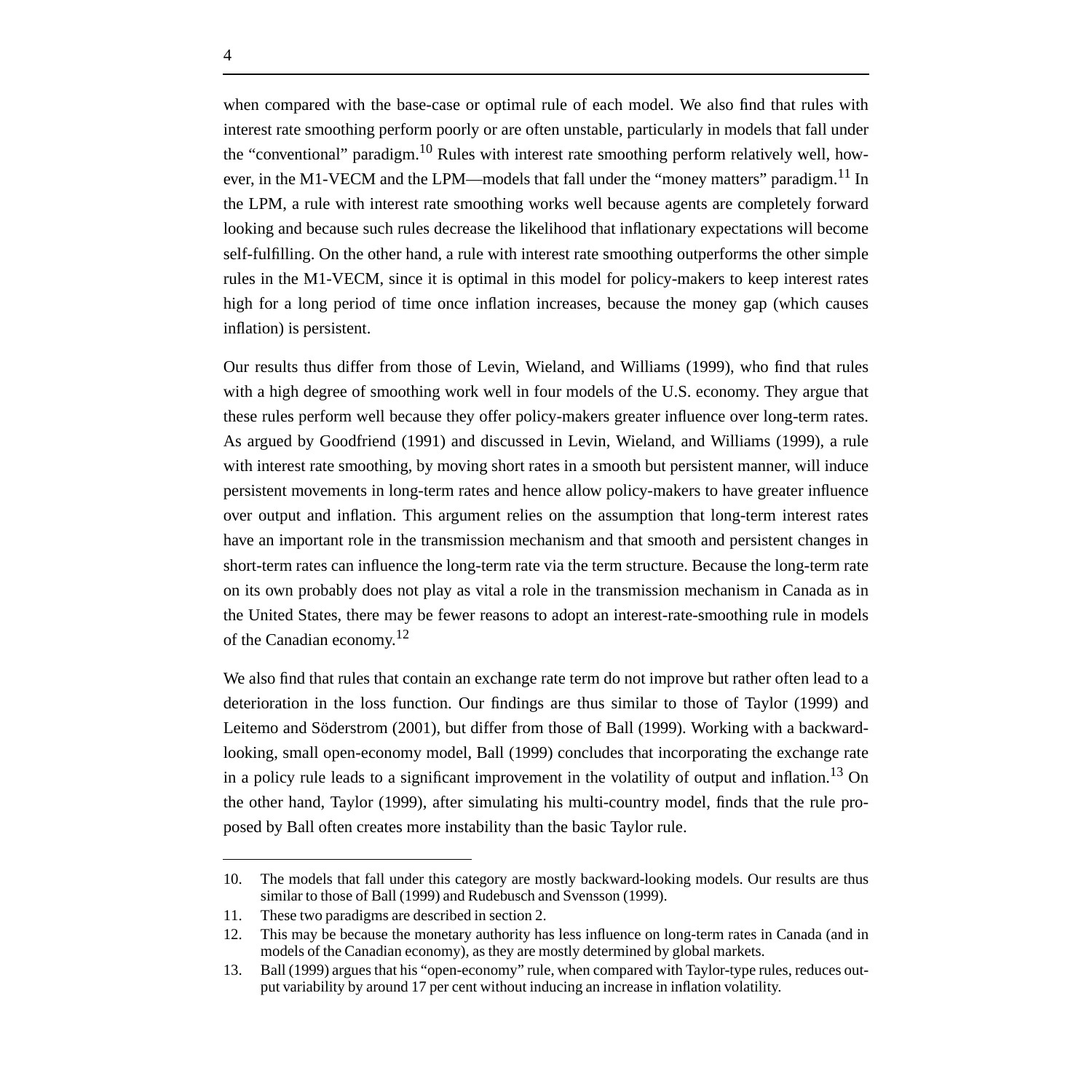There are several reasons why rules that contain an exchange rate term do not perform well even in open-economy models. If movements in the exchange rate mostly reflect changes in fundamentals rather than portfolio shocks, then an attempt by the monetary authorities to smooth fluctuations in the exchange rate will undermine the ability of the exchange rate to act as a shock absorber, hence causing output and inflation to be more volatile.<sup>14</sup> Moreover, uncertainty associated with the determination of the equilibrium exchange rate may also partly explain why such types of rules do not perform very well. In addition, since the exchange rate is a highly endogenous variable, movements in it may already be reflected in inflation and the output gap. In that case, including an exchange rate term in a policy rule that already contains inflation and the output gap could be redundant (see Taylor 2001).

This paper is organized as follows. In section 2 we describe the models involved in this study. Section 3 analyzes the performance of simple monetary policy rules in models that were used to perform stochastic simulations and in models that were used to perform deterministic simulations. Section 4 concludes.

## **2. Comparison and Description of the Models**

The models considered in this study (listed in Appendix A) differ in several ways.<sup>15,16</sup> We start our analysis by examining and comparing the basic features of the different models with respect to their paradigm, structure, and dynamic properties. We then describe two examples of how the models respond following a short-term interest rate shock and an exchange rate shock.

The twelve models used in this study can be classified under two economic paradigms. The first one is the "conventional" paradigm and the second is the "money matters" paradigm. Under the conventional paradigm, monetary policy actions affect inflation mainly through their effects on aggregate demand and the output gap. While most models fall under the conventional paradigm, there are nevertheless important differences within it, such as structure, parameterization, size, and estimation techniques. For example, NAOMI is a small estimated model but QPM is a largescale calibrated model. MTFM is a fairly disaggregated model compared with most of the others.

Under the "money matters" paradigm, monetary policy actions affect inflation mostly through movements in monetary aggregates. Only two models fall under this category: the M1-VECM, in

<sup>14.</sup> This is consistent with the conclusions reached by Djoudad, Murray, Chan, and Daw (2001) and Djoudad, Gauthier, and St-Amant (2001), who use different methodologies.

<sup>15.</sup> For a more thorough analysis, see Côté et al. (2002).

<sup>16.</sup> The frequency of all models is quarterly, except MULTIMOD, which is an annual model, and INTER-LINK, which is semi-annual.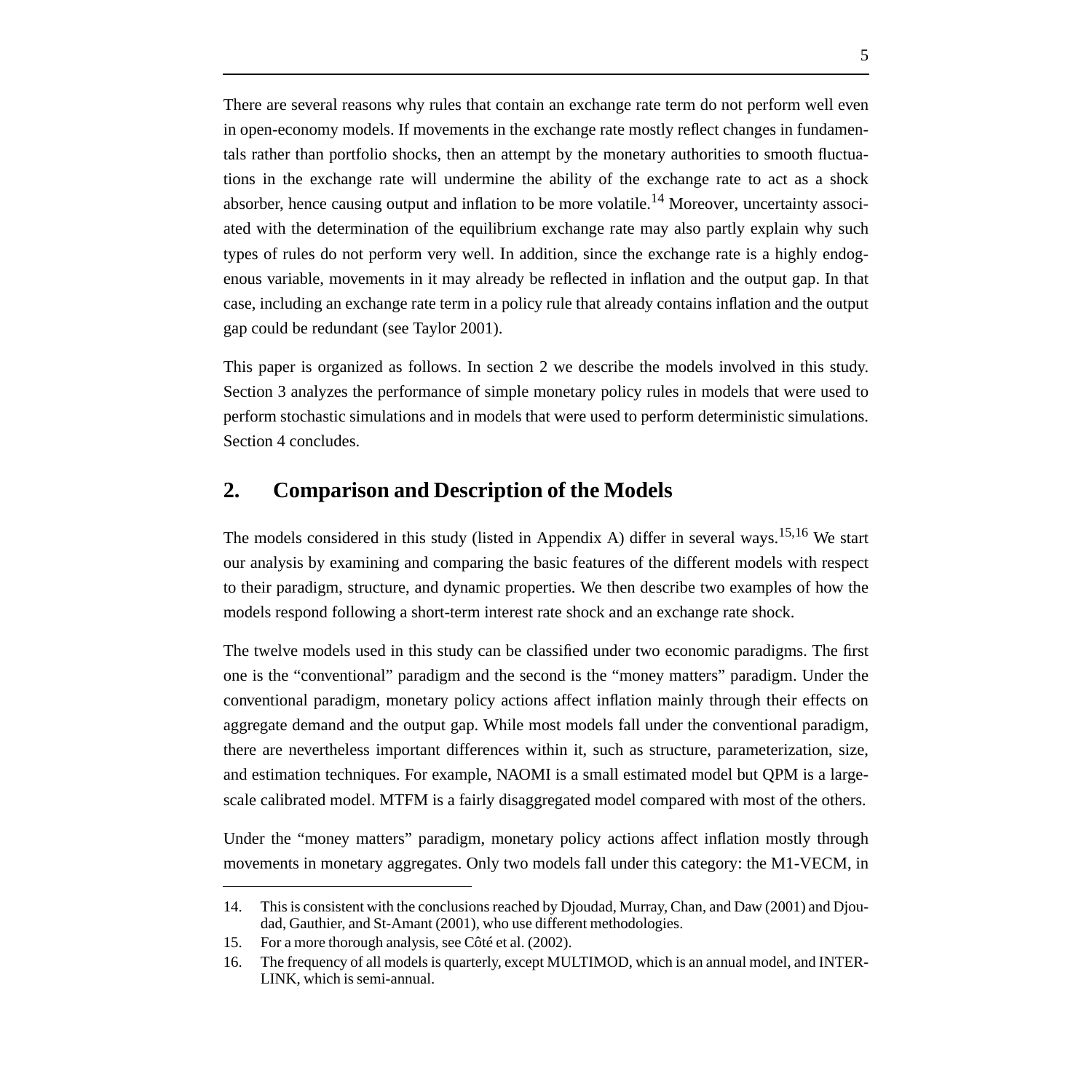which the money gap—the disequilibrium between money supply and estimated long-term money demand—influences inflation, while still allowing a role for the output gap, and the LPM, in which rigidities in adjusting money balances are the main source of the short-run non-neutrality of monetary policy.

The models can also be differentiated based on the channels through which monetary policy actions affect the economy. In most of the models, monetary policy actions affect the economy through the level of short-term interest rates. This is the case for CEFM, DRI, FOCUS, FOCUS-CE, INTERLINK, MTFM, WEFA, LPM, and MULTIMOD. In other models, such as the M1- VECM, NAOMI, and QPM, the monetary policy transmission mechanism works through the slope of the yield curve.

Inflation is determined by a linear Phillips curve in most participating models: CEFM, DRI, FOCUS, INTERLINK, WEFA, and NAOMI. While the M1-VECM falls under the "money matters" paradigm, the disequilibrium in the product market also plays a role in the adjustment of prices. Asymmetries in the inflation process are introduced in the models of FOCUS-CE, MULTI-MOD, and QPM. On the other hand, the MTFM uses a very disaggregated approach to determining price adjustment.

Eight out of twelve models (CEFM, DRI, FOCUS, INTERLINK, MTFM, WEFA, M1-VECM, and NAOMI) assume purely backward-looking inflation expectations, while three models (FOCUS-CE, MULTIMOD, and QPM) include both backward-looking and model-consistent inflation expectations. In QPM and MULTIMOD, in particular, the hybrid Phillips curve assigns more weight to backward-looking inflation expectations than to model-consistent inflation expectations.17 The LPM is the only model that incorporates purely model-consistent behaviour and is optimally derived from microfoundations.

To further understand the structure and properties of the different models (i.e., the way the various models respond to different macroeconomic shocks), we perform several deterministic simulations. Because output and inflation dynamics depend in part on the specification of monetary policy, to compare the different models we specify a common policy reaction function. The original Taylor rule is thus imposed as the baseline reaction function in each model. Eight deterministic shocks (seven temporary and one permanent) are then simulated in eleven of the twelve models.<sup>18</sup> The seven temporary shocks are as follows: a domestic demand shock, an external shock, a shock

<sup>17.</sup> In QPM, the weight on lagged inflation is 0.7, whereas it is 0.75 in MULTIMOD.

<sup>18.</sup> Except for the LPM, which was not able to simulate any of the shocks described in Appendix B.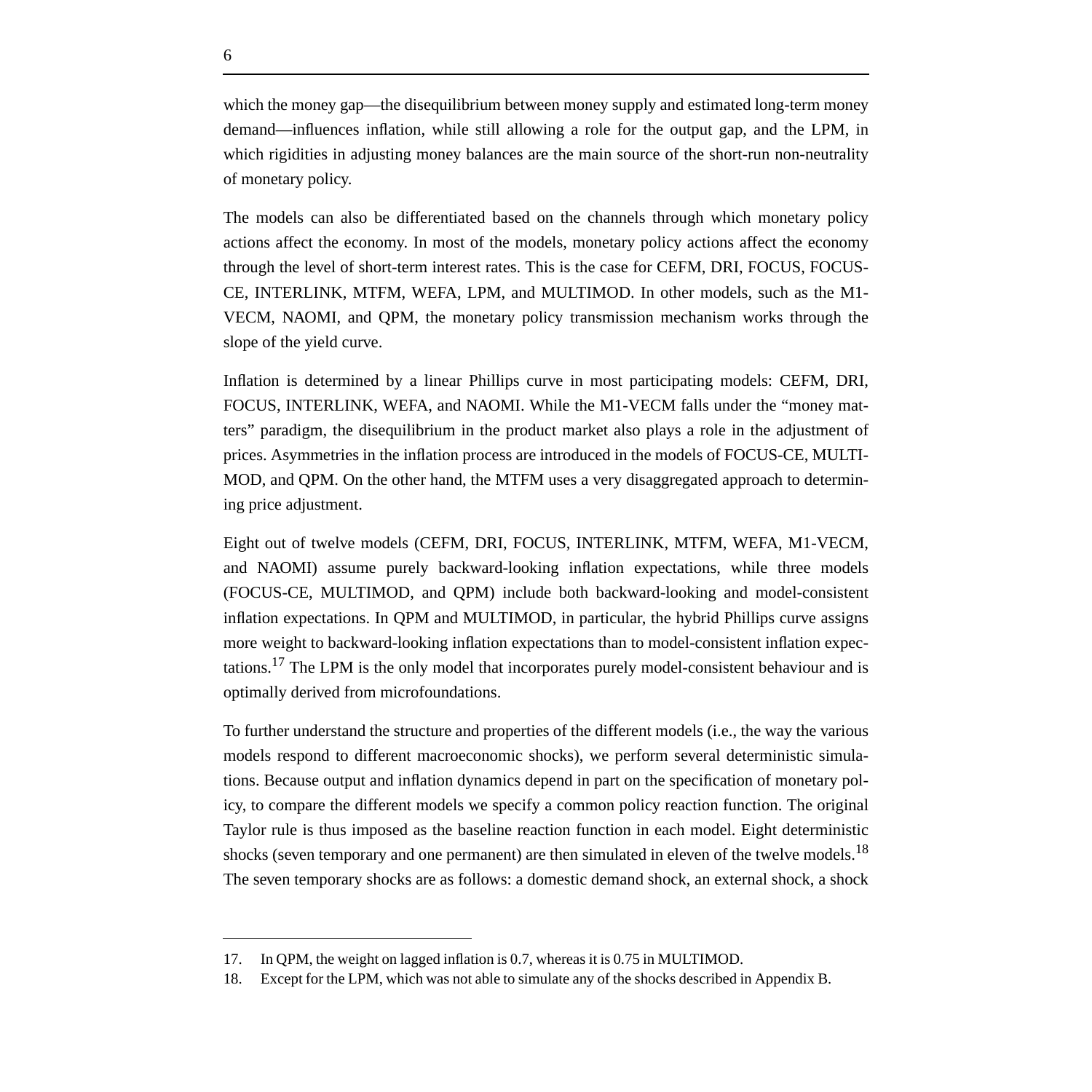to commodity prices, a price shock, a wage growth shock, a shock to short-term interest rates, and a shock to the exchange rate. The permanent shock is a shock to long-term interest rates.<sup>19</sup>

Tables 2 and 3, respectively, present the peak response in the first four quarters of real gross domestic product (GDP), consumer price index (CPI) inflation, and the exchange rate following a transitory increase in short-term interest rates and a transitory depreciation in the exchange rate.<sup>20</sup> For comparison, the models are grouped into three categories: "Least sensitive," "Moderately sensitive," and "Most sensitive," according to the sensitivity of real GDP, CPI inflation, and the exchange rate with respect to the interest rate shock. Using our definition of sensitivity, the peak response of real GDP and CPI inflation in most models does not appear to be very sensitive to changes in interest rates. When the sensitivity of the exchange rate is considered, however, several models appear to be very responsive to changes in interest rates. When the exchange rate shock is considered, it does not have a big impact on real GDP and CPI inflation in most models (except for QPM and, to a lesser extent, the M1-VECM, which are highly responsive to this shock). There are two reasons why this might be the case. First, some models do not have a well-developed external sector; hence the linkages between the exchange rate, output, and inflation may be weak. Second, if most models are interpreting this shock not as a portfolio shock but as a fundamental shock, the response of output and inflation will be muted.

<sup>19.</sup> These deterministic shocks are described in Appendix B. Several of them require explanation. The price shock, for example, is interpreted as a temporary change to firms' profit margins. The temporary shock to short-term interest rates is interpreted as a modification of the inflation target, while the permanent shock to long-term interest rates represents a permanent change in the term premium. Finally, the transitory shock to the exchange rate is interpreted as a temporary loss of confidence by investors in the Canadian economy.

<sup>20.</sup> Detailed results of the eight deterministic shocks are not described here. They are, however, available from the authors upon request or from the Bank of Canada Web site at http://www.bankofcanada.ca/ workshop2001/.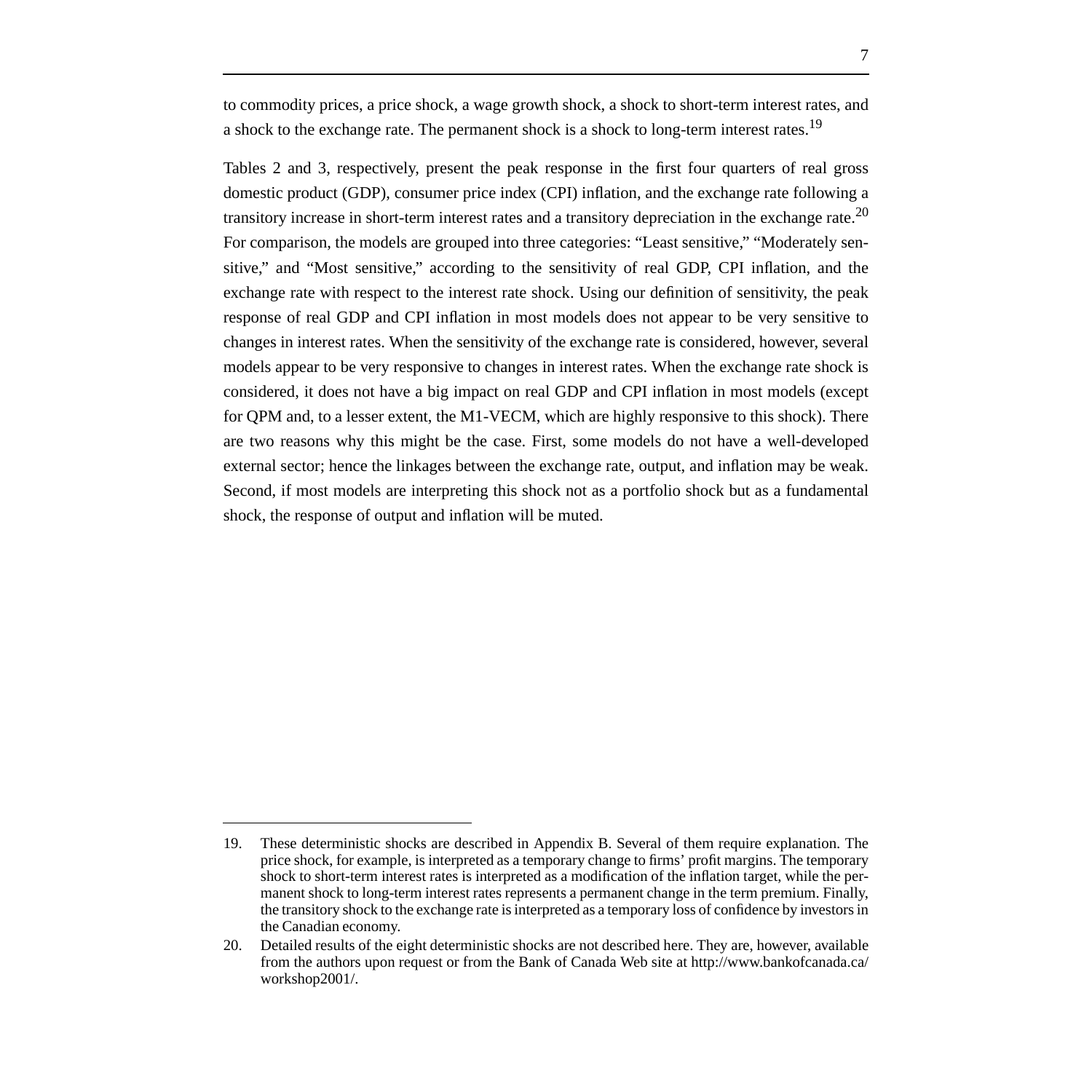|                 | <b>Least sensitive</b><br>(Peak response in the<br>first four quarters is less<br>than $0.25%$ ) | <b>Moderately sensitive</b><br>(Peak response in the first<br>four quarters is between<br>$0.25\%$ and $0.5\%$ ) | <b>Most sensitive</b><br>(Peak response in the<br>first four quarters is<br>more than $0.5\%$ ) |
|-----------------|--------------------------------------------------------------------------------------------------|------------------------------------------------------------------------------------------------------------------|-------------------------------------------------------------------------------------------------|
| <b>Real GDP</b> | CEFM, WEFA,<br><b>FOCUS-CE</b>                                                                   | <b>INTERLINK, NAOMI,</b><br>MULTIMOD, QPM,<br>M1-VECM, DRI                                                       | FOCUS, MTFM                                                                                     |
| CPI inflation   | CEFM, DRI, QPM,<br>INTERLINK, MTFM,<br>MULTIMOD, WEFA                                            | FOCUS, FOCUS-CE,<br><b>NAOMI</b>                                                                                 | M1-VECM                                                                                         |
| Exchange rate   | CEFM, DRI                                                                                        | QPM, WEFA                                                                                                        | FOCUS, FOCUS-CE,<br><b>INTERLINK, MTFM,</b><br>MULTIMOD, NAOMI,<br>M1-VECM                      |

**Table 2: Peak Response to a Transitory Change in Short-Term Interest Rates**

Note: Short-term interest rates are increased by 100 basis points, 75 basis points, 50 basis points, and 25 basis points, respectively, during the first four quarters. Results for the LPM were not available.

|  |  | Table 3: Peak Response to a Transitory Change in the Exchange Rate |  |  |
|--|--|--------------------------------------------------------------------|--|--|
|  |  |                                                                    |  |  |

|                 | <b>Least sensitive</b><br>(Peak response in the<br>first four quarters is less<br>than $0.25%$ ) | <b>Moderately sensitive</b><br>(Peak response in the first<br>four quarters is between<br>$0.25\%$ and $0.5\%$ ) | <b>Most sensitive</b><br>(Peak response in the<br>first four quarters is<br>more than $0.5\%$ ) |
|-----------------|--------------------------------------------------------------------------------------------------|------------------------------------------------------------------------------------------------------------------|-------------------------------------------------------------------------------------------------|
| <b>Real GDP</b> | CEFM, DRI, FOCUS,<br>INTERLINK, WEFA,<br>MULTIMOD, NAOMI,<br><b>FOCUS-CE</b>                     | <b>MTFM</b>                                                                                                      | OPM, M1-VECM                                                                                    |
| CPI inflation   | DRI, FOCUS.<br>INTERLINK, MTFM,<br>MULTIMOD, NAOMI,<br>M1-VECM                                   | CEFM, FOCUS-CE,<br><b>WEFA</b>                                                                                   | <b>OPM</b>                                                                                      |

Note: The Canadian currency relative to that of the United States depreciates by 1 per cent in the first quarter, by 0.75 per cent in the second, 0.50 per cent in the third, and 0.25 per cent in the fourth. Results for the LPM were not available.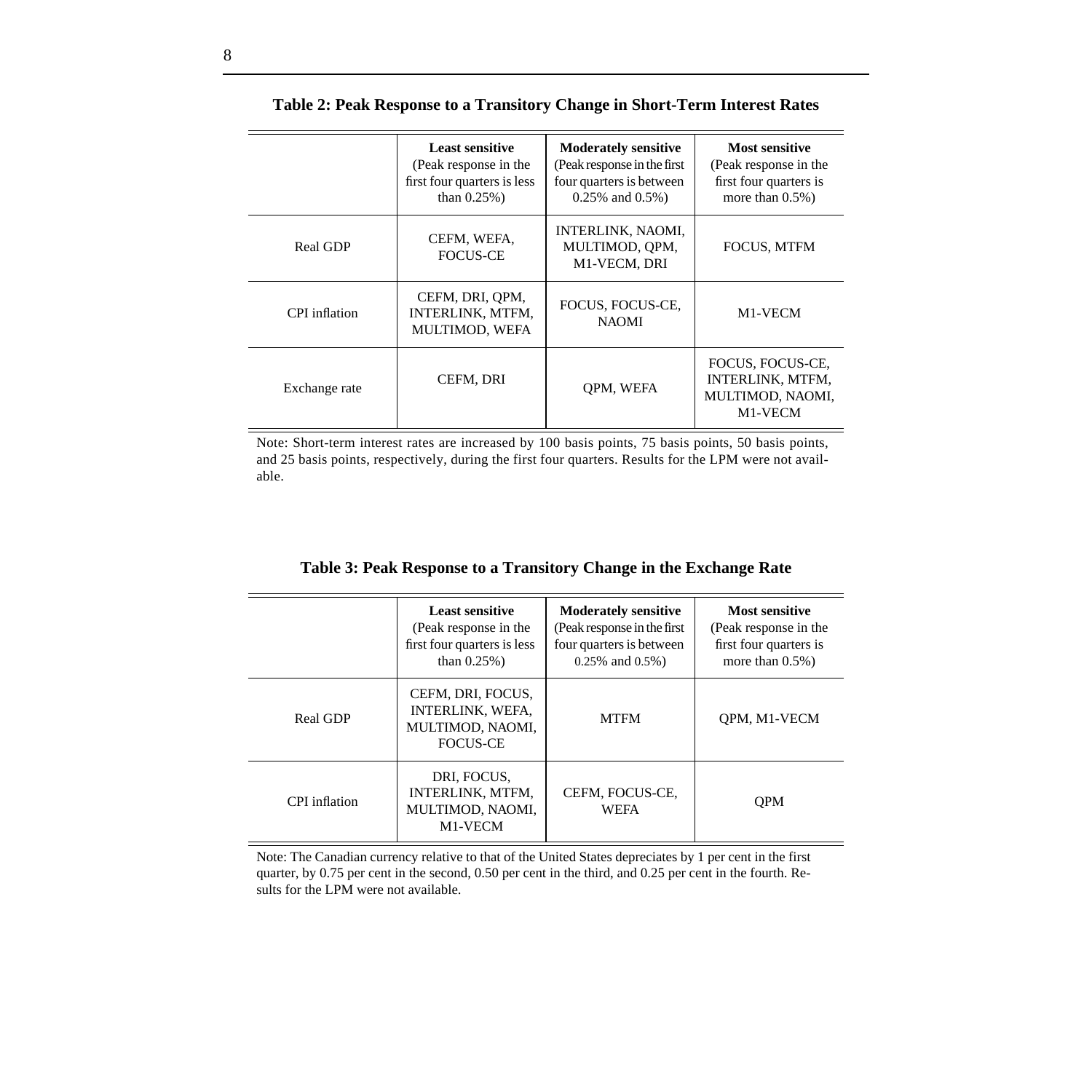#### **3. Comparison of Rules**

Table 1 lists the common set of rules that we evaluate. As the table shows, the simple rules from the M1-VECM and LPM have a high coefficient on the lagged interest rate, with the simple rule from the LPM having a zero weight on the output gap and the simple rule from the M1-VECM having a small weight on both the inflation and output gaps. The simple rules from MULTIMOD, NAOMI, and QPM, on the other hand, are all variants of the rule proposed by Taylor (1993). All three simple rules have a higher coefficient on the inflation gap than Taylor's original specification, with the simple rule from MULTIMOD also having a higher coefficient on the output gap.

All of the models that were used to perform stochastic simulations showed that rules containing an exchange rate term were dominated by closed-economy rules. We have already offered an intuition for this finding. Despite the finding, we have included an open-economy rule in our exercise, because Canada is a small open economy and it has been argued that open-economy rules can perform well in small open-economy models.

#### **3.1 Results of stochastic simulations**

The performance of the seven simple rules is first analyzed in models that are able to derive efficiency frontiers either analytically or through stochastic simulations. These models are the LPM, M1-VECM, MULTIMOD, NAOMI, and QPM. Except for NAOMI, which is solved analytically, stochastic simulations are implemented by drawing from a random process that reflects the historical distribution of shocks. In MULTIMOD, for example, the shock processes are obtained from the estimated residuals of the model and 100 random draws, each lasting 100 years, are generated. The simulation results are then summarized by calculating the unconditional variances of inflation, the output gap, and nominal interest rates. A similar type of exercise is performed in QPM, the M1-VECM, and the LPM. On the other hand, in NAOMI, because this model is solved analytically, the variances of inflation, the output gap, and nominal interest rates are calculated simply as a function of the model's residual variance and covariance and coefficient matrix. Since we do not assume a common distribution of shocks in all of these models, to avoid a scaling problem resulting from this lack of uniformity we rank the seven simple rules using an ordinal rather than a cardinal approach.

In each model, all simple rules are evaluated according to an explicit loss function consisting of the unconditional variance of the deviation of inflation from its target and the variance of the output gap. This loss function is given by:

$$
Loss = Var(\tilde{\pi}) + 0.25Var(\tilde{y}). \qquad (1)
$$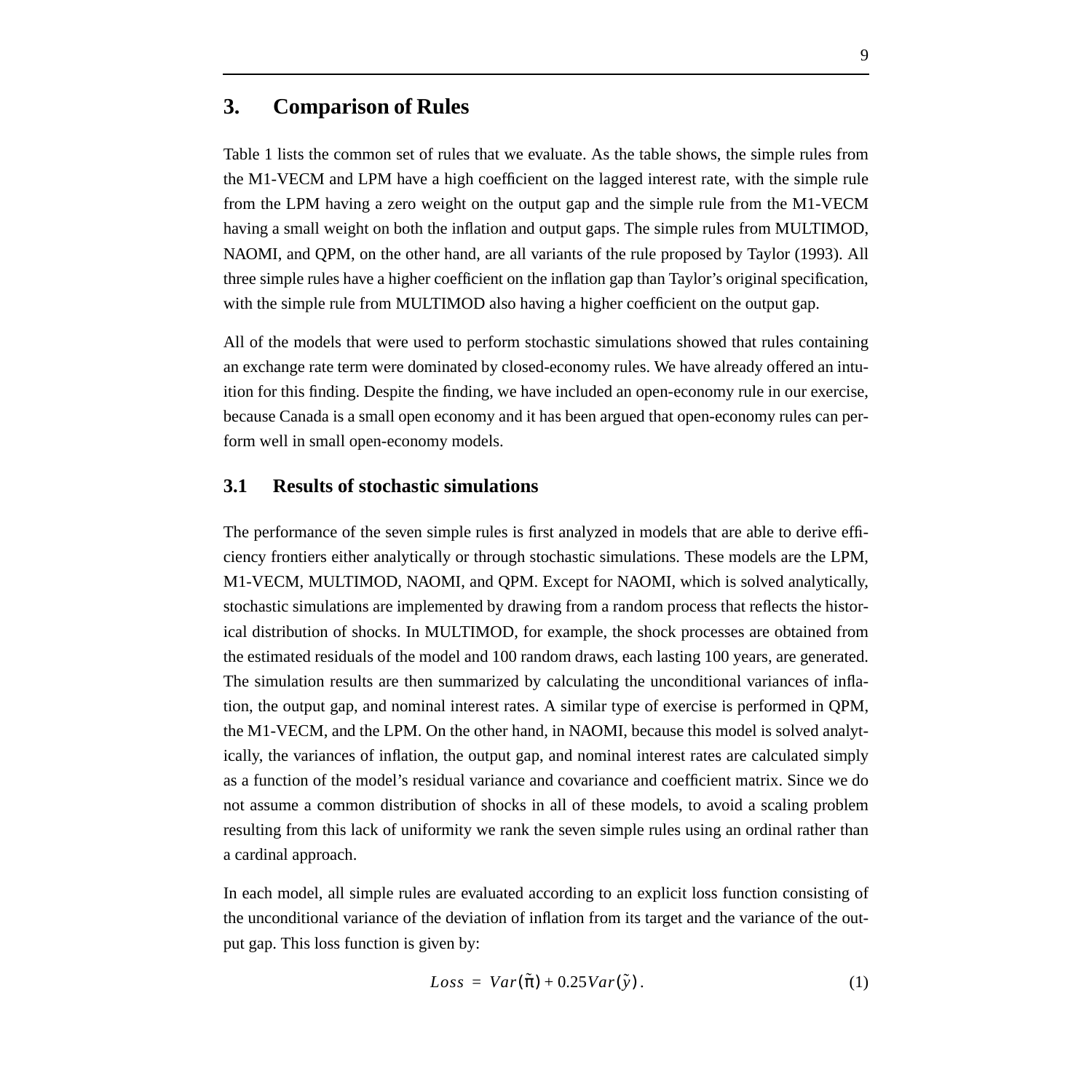Our specification of the loss function is similar to those commonly found in the literature (see, for example, Levin, Wieland, and Williams 1999, Rotemberg and Woodford 1999, and Svensson 2000).<sup>21</sup> The smaller weight on the variability of the output gap assumes that policy-makers have a stronger preference for minimizing the variability of inflation than the variability of output.<sup>22</sup>

We first evaluate the seven simple rules in these five models by comparing their performance with that of the base-case or optimal rule for each model.<sup>23</sup> Our results, shown in Tables 4 to 8, indicate that none of the seven rules tested is very robust to model uncertainty, in the sense of performing well in all models and being able to generate policy frontiers that are essentially similar to the base-case or optimal rule. In fact, our findings indicate that the results of some of the simple rules, particularly rules with interest rate smoothing, can substantially deviate from those of the optimal or base-case rule in some models.

For example, as Table 4 shows, when the seven rules are tested in QPM, except for the simple rule from MULTIMOD, QPM, and NAOMI, the other rules perform very poorly compared with an inflation-forecast-based (IFB) rule, which is the base-case rule of the model, indicating that replacing the base-case rule by a simple rule can lead to substantial deterioration in the loss function.<sup>24</sup> Table 4 shows that if the IFB rule is replaced by the original Taylor rule, the loss-function value in QPM increases by 128 per cent. On the other hand, if the simple rule from the M1-VECM replaces the IFB rule, the loss-function value increases by 750 per cent.

<sup>21.</sup> Woodford (1999) has shown that such a loss function can be derived as a second-order approximation of a representative agent's utility function.

<sup>22.</sup> Because a large number of models are involved in this study, for practical reasons we have decided not to include the volatility of interest rates in the base-case loss function. We have performed several sensitivity tests, however, by including a non-zero weight on interest rate volatility in our loss function. These sensitivity tests did not alter our basic results.

<sup>23.</sup> In most cases, the optimal rule was not derived. We instead use the base-case rule for comparison.

<sup>24.</sup> The choice of the "best" simple rule in QPM deserves some explanation. Although the simple rule from MULTIMOD has a lower loss-function value than the simple rule from QPM in the QPM, the latter was chosen as the "best" simple rule, because the former generates too much volatility in interest rates and frequently violates the lower zero bound of nominal interest rates.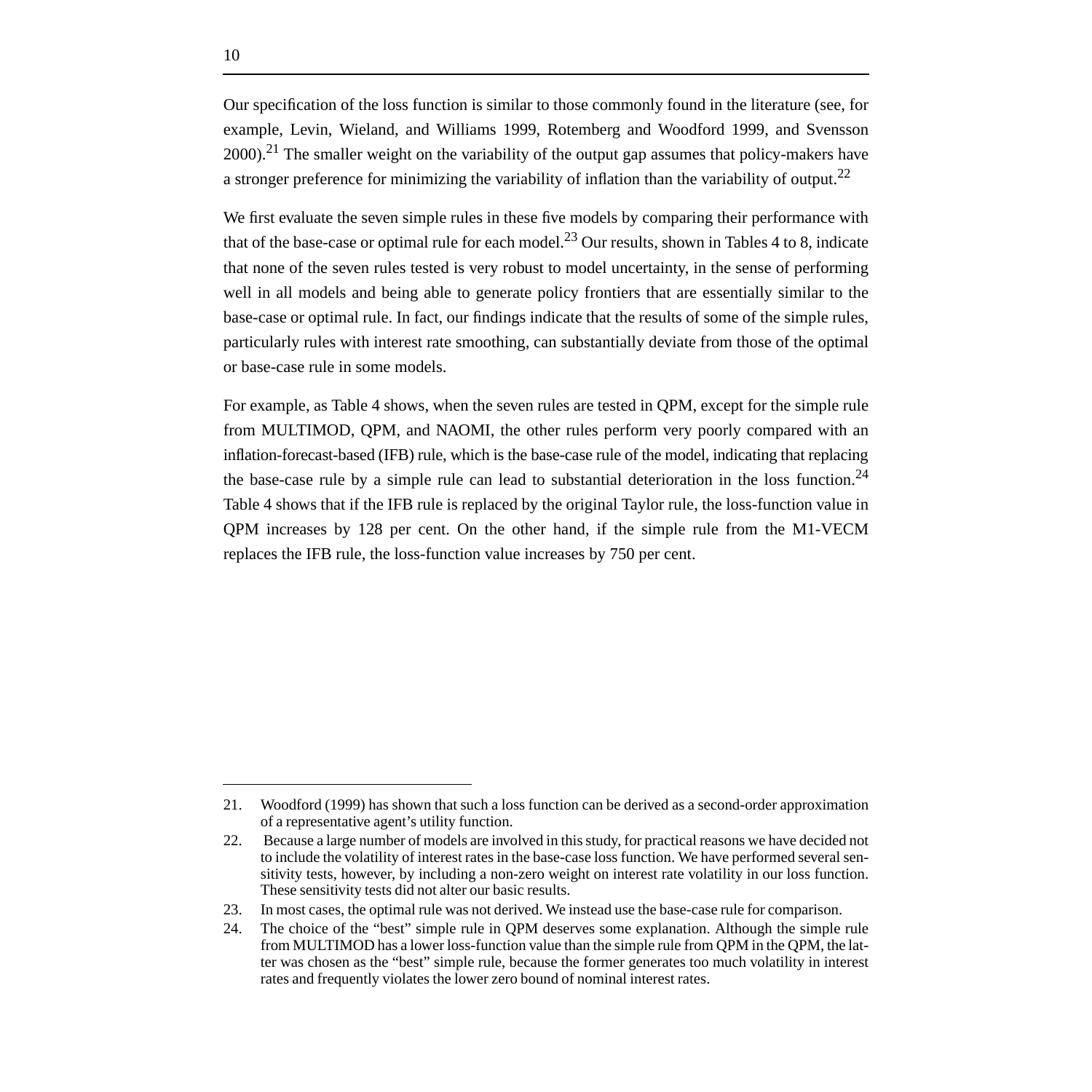| Rule                      | Value of loss function | Deviation from base-case<br>rule (per cent) |  |  |
|---------------------------|------------------------|---------------------------------------------|--|--|
| Base-case rule—IFB rule   | 2.32                   | $\left( \right)$                            |  |  |
| Simple rule from LPM      | 7.16                   | 209                                         |  |  |
| Simple rule from M1-VECM  | 19.71                  | 750                                         |  |  |
| Simple rule from MULTIMOD | 2.74                   | 18                                          |  |  |
| Simple rule from NAOMI    | 3.84                   | 66                                          |  |  |
| Simple rule from QPM      | 2.96                   | 28                                          |  |  |
| Original Taylor rule      | 5.28                   | 128                                         |  |  |
| Open-economy rule         | 6.45                   | 178                                         |  |  |

**Table 4: Performance of the Simple Rules in QPM**

| Table 5: Performance of the Simple Rules in LPM |  |  |  |  |  |  |  |
|-------------------------------------------------|--|--|--|--|--|--|--|
|-------------------------------------------------|--|--|--|--|--|--|--|

| Rule                      | Value of loss function | Deviation from optimal<br>rule (per cent) |
|---------------------------|------------------------|-------------------------------------------|
| Optimal rule              | 0.92                   |                                           |
| Simple rule from LPM      | 1.43                   | 50                                        |
| Simple rule from M1-VECM  | 2.42                   | 162                                       |
| Simple rule from MULTIMOD | unstable               | unstable                                  |
| Simple rule from NAOMI    | 2.96                   | 220                                       |
| Simple rule from QPM      | 2.60                   | 181                                       |
| Original Taylor rule      | 4.54                   | 390                                       |
| Open-economy rule         | 4.05                   | 340                                       |

### **Table 6: Performance of the Simple Rules in NAOMI**

| Rule                      | Value of loss function | Deviation from base-case<br>rule (per cent) |
|---------------------------|------------------------|---------------------------------------------|
| Base-case rule—IFB rule   | 1.1                    | $\left( \right)$                            |
| Simple rule from LPM      | unstable               | unstable                                    |
| Simple rule from M1-VECM  | unstable               | unstable                                    |
| Simple rule from MULTIMOD | unstable               | unstable                                    |
| Simple rule from NAOMI    | 1.22                   |                                             |
| Simple rule from QPM      | 11.39                  | 935                                         |
| Original Taylor rule      | 1.51                   | 37                                          |
| Open-economy rule         | 1.48                   | 35                                          |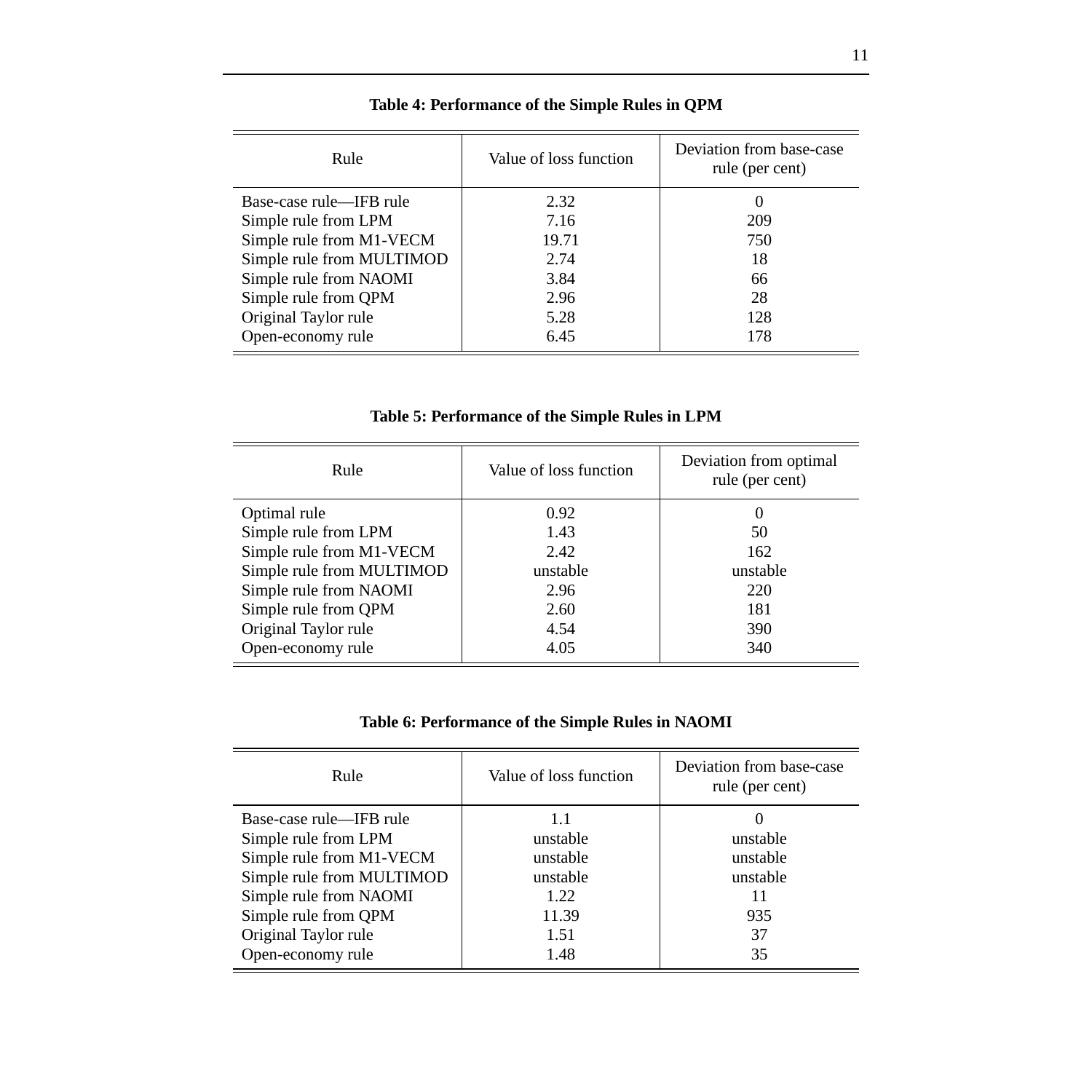| Rule                      | Value of loss function | Deviation from base-case<br>rule (per cent) |
|---------------------------|------------------------|---------------------------------------------|
| Base-case rule—IFB rule   | 1.80                   | $\theta$                                    |
| Simple rule from LPM      | 6.20                   | 244.4                                       |
| Simple rule from M1-VECM  | unstable               | n/a                                         |
| Simple rule from MULTIMOD | 2.11                   | 17.2                                        |
| Simple rule from NAOMI    | 3.42                   | 90                                          |
| Simple rule from QPM      | 2.64                   | 46.7                                        |
| Original Taylor rule      | 4.84                   | 168.9                                       |
| Open-economy rule         | n/a                    | n/a                                         |

**Table 7: Performance of the Simple Rules in MULTIMOD**

**Table 8: Performance of the Simple Rules in M1-VECM**

| Rule                      | Value of loss function | Deviation from base-case<br>rule (per cent) |
|---------------------------|------------------------|---------------------------------------------|
| Base-case rule            | 1.85                   | $\theta$                                    |
| Simple rule from LPM      | 2.08                   | 12.2                                        |
| Simple rule from M1-VECM  | 1.98                   | 7.1                                         |
| Simple rule from MULTIMOD | 2.64                   | 42.7                                        |
| Simple rule from NAOMI    | 2.03                   | 9.7                                         |
| Simple rule from QPM      | 2.12                   | 14.7                                        |
| Original Taylor rule      | 2.01                   | 8.5                                         |
| Open-economy rule         | 3.05                   | 64.9                                        |

Simple rules, particularly rules that are not very aggressive, do not work well in QPM because they do not bring inflation back to target quickly enough. On the other hand, rules that are fairly aggressive and bring inflation back to target quickly work well in this model, for two main reasons. First, in QPM, current inflation depends partly on expected future inflation and on lagged inflation, but also indirectly on the credibility of the central bank to bring inflation back to target within a given horizon. A rule that is fairly aggressive and returns inflation to target within the desired horizon will send the right signal to agents and influence their expectations of future inflation in a favourable manner. Since current inflation depends, at least partially, on expected future inflation, an aggressive monetary policy helps to keep current inflation close to target by keeping expected future inflation close to target. Second, a policy rule that returns inflation to its target within the desired horizon will enhance the credibility of the central bank, and this in turn will help reduce current inflation. Because MULTIMOD shares these features with QPM, the same type of argument can be applied to MULTIMOD.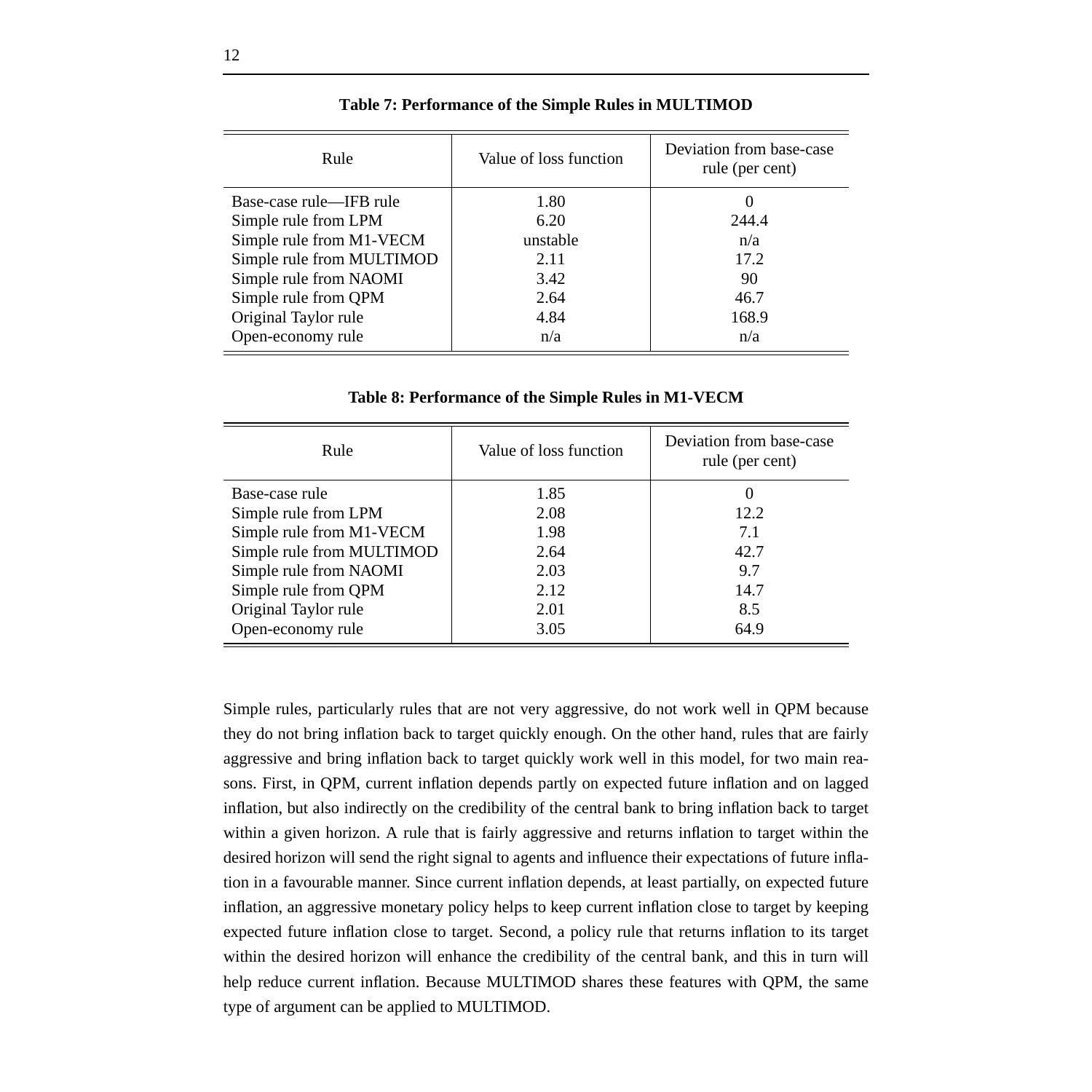We also find that our common set of simple rules is not very robust in the other models. For example, as Table 5 shows, in the LPM, except for the simple rule from LPM, the other simple rules perform poorly compared with the optimal rule of that model.<sup>25</sup> For instance, the simple rules from QPM and NAOMI have loss-function values that are, respectively, 181 per cent and 220 per cent higher than the optimal rule in the LPM. A similar result is obtained in this model when the other simple rules (except for the simple rule from LPM, for which it was designed to work well) are used.

Rules that have a high coefficient on inflation and interest rates and a zero (or negative) coefficient on the output gap work well in the LPM, for two main reasons. First, rules that respond aggressively to inflation and that respond with a negative or zero weight on the output gap decrease the likelihood of inflation expectations from becoming self-fulfilling in this model. The argument is best illustrated by the following example.

Higher anticipated inflation in the LPM will make agents reallocate their portfolios, decreasing the amount of funds flowing to the financial sector, thereby putting pressure on nominal interest rates to increase. If the weight on inflation in the policy-makers' rule is small, to prevent a large increase in nominal interest rates a large amount of liquidity must be injected into the economy. This increase in liquidity will produce a further increase in expected inflation. As a result, agents' inflation expectations become self-fulfilling and the economy can remain trapped in such an equilibria.<sup>26</sup> This causation chain from expected inflation to actual inflation can be eliminated if the policy rule places a high weight on inflation and a zero or negative weight on the output gap.

The second reason why such types of rules work well in the LPM is that most of the shocks built in the LPM can be interpreted as supply shocks (the contemporaneous correlation between output and inflation is negative for most shocks). A rule that responds strongly to inflation and/or weakly or even negatively to the output gap is generally recommended in this case.

In NAOMI, the results are even more dramatic. Of the seven rules, only four are stable: the simple rule from NAOMI, QPM, the original Taylor rule, and the open-economy rule. As Table 6 shows, however, the simple rule from QPM led to a very large deterioration in the loss-function value compared with the base-case rule of NAOMI (935 per cent), which is an IFB rule. Timing is one

<sup>25.</sup> The optimal rule in this model responds to all of the model's state variables and thus is not in the class of simple rules.

<sup>26.</sup> A high weight on the output gap is bad in this model for similar reasons. If higher anticipated inflation causes interest rates to rise for the reasons explained above, this in turn will produce a fall in output. This fall in output will put downward pressure on interest rates. The bigger the coefficient on the output gap in the policy-makers' reaction function, the bigger the decrease in interest rates. As a result of this downward pressure on interest rates, inflation will increase. Hence, in this case also, expectations can become self-fulfilling. A similar argument can be used to explain why a rule with a high degree of smoothing works well in this model. See Christiano and Gust (1999) for more details.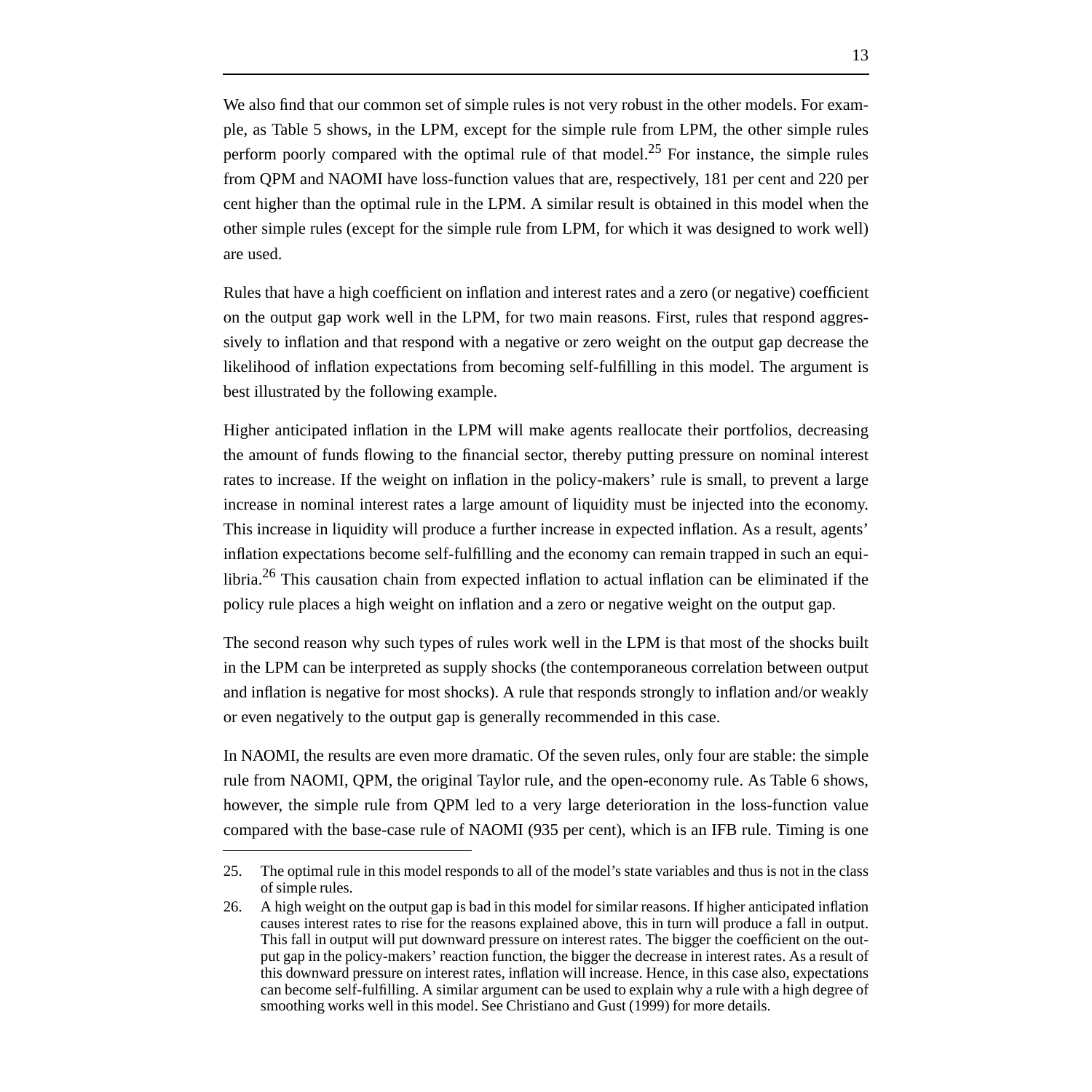of the reasons why fairly aggressive rules and rules with interest rate smoothing do not work well or are unstable in this model. Because monetary policy operates with a lag in this model, the central bank benefits from "avoiding doing too little too late." If the central bank is too aggressive, however, large secondary cyclings can result, which can be reversed only at the cost of large swings in output and inflation. Hence, a "good" rule in this model is one that is relatively preemptive but not too aggressive.

In the M1-VECM, a rule with a high degree of interest rate smoothing works well because it helps to mitigate the negative impact that the money gap—the disequilibrium between the money supply and long-run money demand—has on inflation. Since the money gap is persistent and influences inflation in the model, the central bank benefits from keeping interest rates high for a long period of time. Note that the simple rules from NAOMI, QPM, and the original Taylor rule also perform relatively well in this model.

Overall, our results indicate that the seven simple rules are not very robust in these five models, especially the simple rules from the M1-VECM, LPM, and MULTIMOD. These three rules are unstable in at least one of the five models and their performance often deviates substantially from the base-case or optimal policy rule. On the other hand, the simple rules from NAOMI, QPM, the original Taylor rule, and the open-economy rule are stable in all five models. These four rules have the same coefficient on the output gap but different coefficients on the inflation gap. Even if these four rules are stable, however, their performance, particularly that of the original Taylor rule, can substantially deviate from the optimal or base-case rule.

Table 9 shows the ordinal ranking of each rule in each model. We choose an ordinal rather than a cardinal ranking to avoid the scaling problem that results from the fact that we do not assume a common distribution of shocks in all of these models. In case a rule is unstable in a model, it is penalized by a score of  $10<sup>27</sup>$  On average, the simple rules from QPM and NAOMI outperform the other simple rules, particularly rules with interest rate smoothing and the open-economy rule. Although the average ranking of the simple rule from QPM is lower, as Table 9 shows, the simple rule from NAOMI seems to be more robust, in the sense that, on average, it deviates less from the optimal or base-case rule than QPM. This result is shown in Table 10. The simple rule from QPM does very poorly in the model of NAOMI. It generates a loss function that is 935 per cent higher than the base-case rule of NAOMI in that model. This difference is particularly important if policymakers believe that NAOMI might be the correct representation of the economy. In that case, the simple rule from NAOMI clearly dominates the simple rule from QPM.

<sup>27.</sup> We have experimented with a rank of six, but this made no difference to our results. A weight of 10 penalizes rules that are unstable in one or more models. We have also experimented with different weights on the inflation and output gap in the loss function. These sensitivity tests did not affect our baseline results.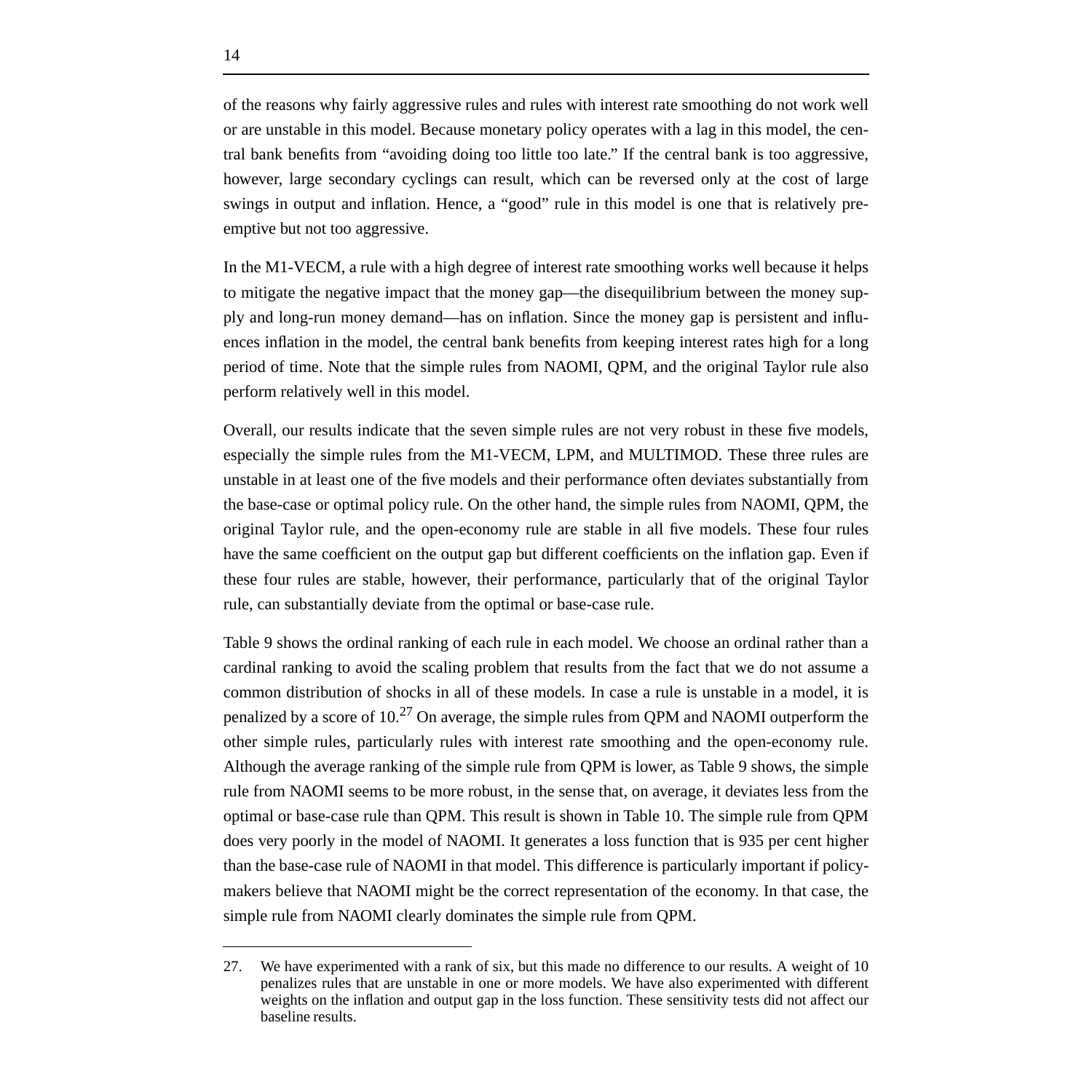| Rule                 | <b>LPM</b>     | M1-VECM        | <b>MULTI-</b><br><b>MOD</b> | <b>NAOMI</b>   | <b>QPM</b>     | Average | <b>Standard</b><br>deviation |
|----------------------|----------------|----------------|-----------------------------|----------------|----------------|---------|------------------------------|
| Original Taylor rule | 6              | $\overline{2}$ | $\overline{4}$              | 3              | $\overline{4}$ | 3.4     | 1.2                          |
| NAOMI rule           | $\overline{4}$ | $\overline{4}$ | 3                           |                | 3              | 3       | 1.09                         |
| QPM rule             | 3              | $\overline{2}$ | $\overline{2}$              | $\overline{4}$ | $\overline{2}$ | 2.4     | 0.49                         |
| <b>MULTIMOD</b> rule | 10             | 6              |                             | 10             |                | 5.6     | 4.02                         |
| M1-VECM rule         | $\overline{2}$ | 1              | 10                          | 10             | 7              | 5.8     | 3.81                         |
| LPM rule             | 1              | 5              | 5                           | 10             | 6              | 5.2     | 2.86                         |
| Open-economy rule    | 5              | 7              | n/a                         | $\overline{2}$ | 5              | 4.75    | 1.79                         |

#### **Table 9: Summarized Performance of the Seven Simple Rules in LPM, M1-VECM, MULTIMOD, NAOMI, and QPM**

#### **Table 10: Average Loss-Function Value in LPM, M1-VECM, MULTIMOD, NAOMI, and QPM**

| Rule                 | <b>LPM</b> | M1-VECM | <b>MULTI-</b><br><b>MOD</b> | <b>NAOMI</b> | <b>QPM</b> | Average <sup>a</sup> |
|----------------------|------------|---------|-----------------------------|--------------|------------|----------------------|
| Original Taylor rule | 4.54       | 2.01    | 4.84                        | 1.51         | 5.28       | 3.64                 |
| <b>NAOMI</b> rule    | 2.96       | 2.03    | 3.42                        | 1.22         | 3.84       | 2.69                 |
| <b>OPM</b> rule      | 2.60       | 2.12    | 2.64                        | 11.39        | 2.96       | 5.43                 |
| MULTIMOD rule        | unstable   | 2.64    | 2.11                        | unstable     | 2.74       | n/a                  |
| M1-VECM rule         | 2.42       | 1.98    | unstable                    | unstable     | 19.71      | n/a                  |
| LPM rule             | 1.43       | 2.08    | 6.20                        | unstable     | 7.16       | n/a                  |
| Open-economy rule    | 4.05       | 3.05    | n/a                         | 1.48         | 6.45       | 3.76                 |

a. The average is calculated for rules that are stable in all models.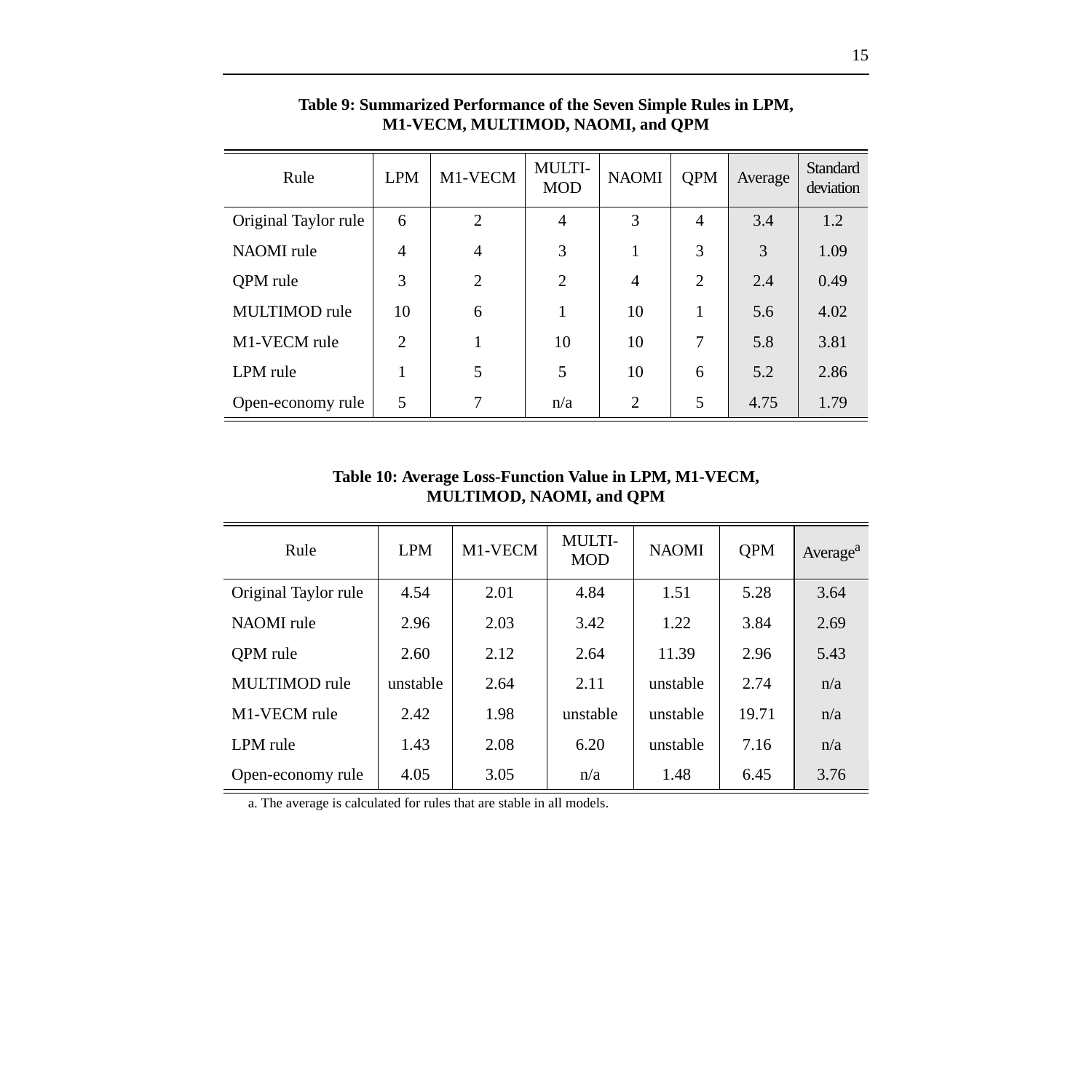Our findings are thus very different from those of many other studies (mostly for U.S. models), which have shown that rules with interest rate smoothing not only perform well but are fairly robust. In particular, our results differ from those of Levin, Wieland, and Williams (1999), who conclude that "for a given model, complicated rules perform only slightly better than simple ones . . . and . . . simple rules are robust to model uncertainty." This indicates that policy rules cannot only be model-specific but also country-specific. In general, we find that simple rules can lead to a substantial deterioration in the loss-function value compared with more complex rules in some models, and that they are not very robust to model uncertainty. If we restrict ourselves to a certain class of models, however, the simple rule from NAOMI seems to perform reasonably well compared with the other rules, although in this case, also, there can be substantial deviation from the optimal rule.

#### **3.2 Results of deterministic simulations**

This section discusses the simulation results obtained from the seven models that were used to perform deterministic simulations only.<sup>28</sup> The performance of the seven simple rules is analyzed by simulating five deterministic shocks that we believe are important for the Canadian economy: domestic demand, external demand, commodity prices, consumer prices, and exchange rate. Because the unconditional variances for inflation and the output gap cannot be generated in this case, we take a different but complementary approach to compute the variance of the deviations of inflation from its target and of the output gap for each rule. To calculate these "variance" statistics, we use the mean squared deviation of the "shock minus control" response of inflation and output from equilibrium. These two "variance" statistics are assumed to be the equivalent of the unconditional variances of inflation and the output gap, and are used to calculate the loss function associated with each rule in each of the seven models. The "variance" statistic is given by the following equation:

$$
S = \frac{\sum_{n=1}^{24} x^2}{24} \tag{2}
$$

To evaluate the performance of each simple rule in each model, we again use a simple loss function given by equation  $(3)^{29}$ :

<sup>28.</sup> The seven models are CEFM, DRI, FOCUS, FOCUS-CE, INTERLINK, MTFM, and WEFA.

<sup>29.</sup> By inspecting the impulse-response function (IRF), we can also check whether the responses of output and inflation—which are simulated for 24 quarters—are unstable (a response is assumed to be unstable if, at the end of the simulation horizon, the IRF significantly diverges from the control solution or equilibrium) or have excessive secondary cyclings. Unstable responses or excessive secondary cyclings will be reflected in a bigger (or infinite) loss-function value.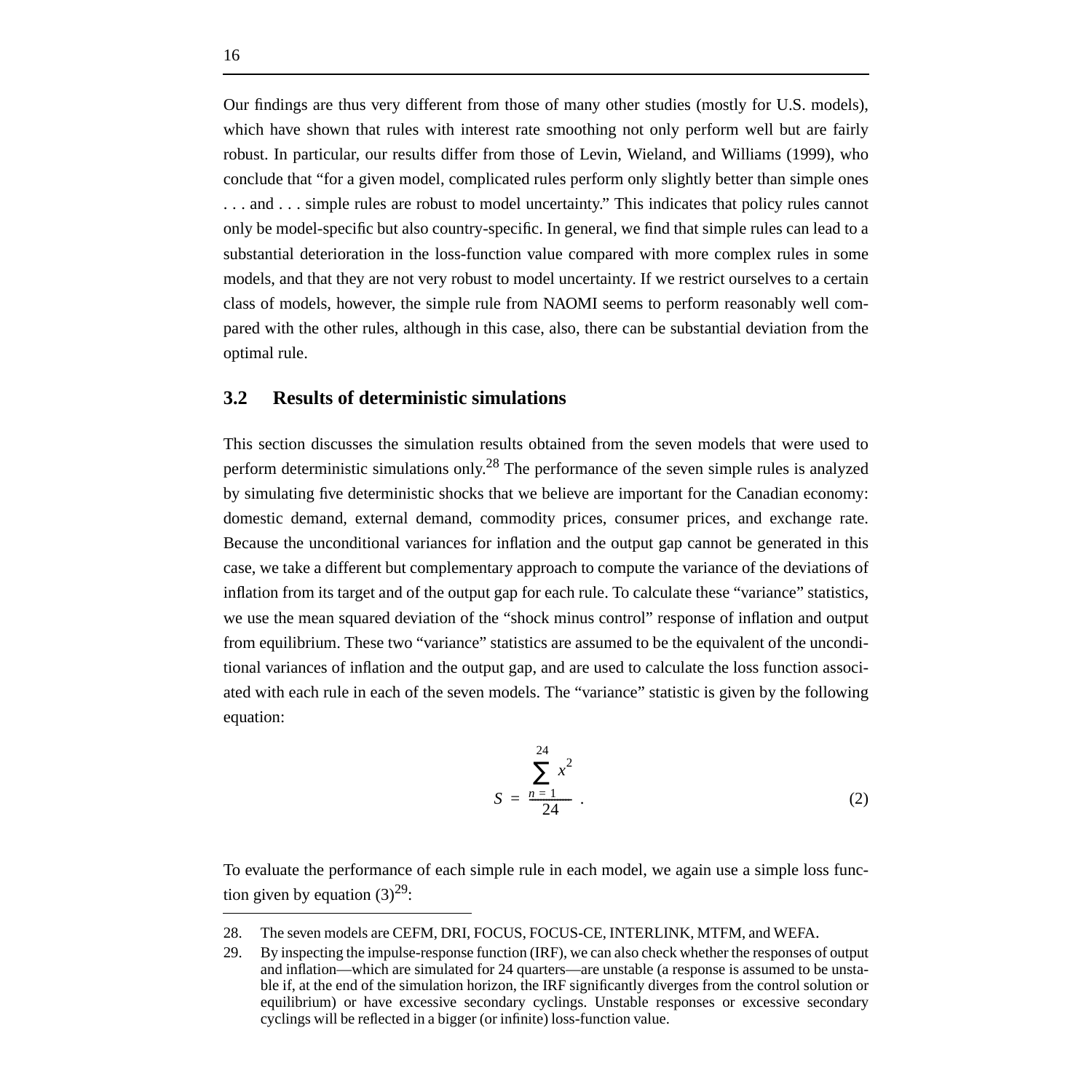$$
Loss = S_{INF} + 0.25S_{GDP},\tag{3}
$$

where  $S_{INF}$  is the mean squared deviation of the shock minus control for inflation and  $S_{GDP}$  is the same statistic, but for output.<sup>30</sup> Equation (3) is assumed to be similar to the loss function that we used earlier. Moreover, because we do not have any information on the optimal rule in these seven models, we compare the performance of each simple rule with the simple rule that ranks first in that model and not to the optimal rule itself. $31$ 

As in section 3.1, we rank the seven rules using an ordinal rather than a cardinal approach, to avoid the scaling problem that results from the lack of uniformity in the design of the shocks. Although each model simulates the same shocks, the distribution between the different shocks for the economy—can be quite different. For example, the price shock that we impose may be at the extreme end of the distribution of price shocks, while the demand shock may be closer to the middle of the distribution of demand shocks. Comparing the values of the loss function from these events may not be representative of the expected value of the loss function for all of the realization of the shock in a particular model. We thus focus on the ordinal ranking of the rules to correct the scaling problem introduced by the difficulty of designing representative shocks.<sup>32</sup> We further assume that each shock can occur with equal probability and thus assign equal weights to each of the five shocks.

As stated in the introduction, the deterministic simulations enable us not only to measure the robustness of a given rule with respect to model uncertainty but also to shock uncertainty. The latter, to our knowledge, has not received much attention in the literature. This information may be useful if we know the nature of the shock hitting the economy.<sup>33</sup> We start by comparing the average performance of the rules in these seven models when the five shocks are simulated. We then take an average of the loss-function value of each rule in each model for all five shocks, and on the basis of this information rank the rules using an ordinal approach. For example, in Table 11, the simple rule from MULTIMOD has the lowest average loss-function value across the five shocks in CEFM, and is thus ranked first in that model.

<sup>30.</sup> As in section 3.1, we perform several sensitivity tests on equation (3) by varying the weight on the inflation and output gap. We also include the volatility of interest rates. As in section 3.1, our results remain unchanged.

<sup>31.</sup> In many models, the simple rules outperformed their base-case reaction function.

<sup>32.</sup> We also used a cardinal ranking as a robustness check.

<sup>33.</sup> Finding a rule that is robust to shock uncertainty may not necessarily be useful for policy-makers. If current and future shocks are unknown, one has to choose a rule that will perform well given the expected distribution of shocks and not with respect to a specific shock.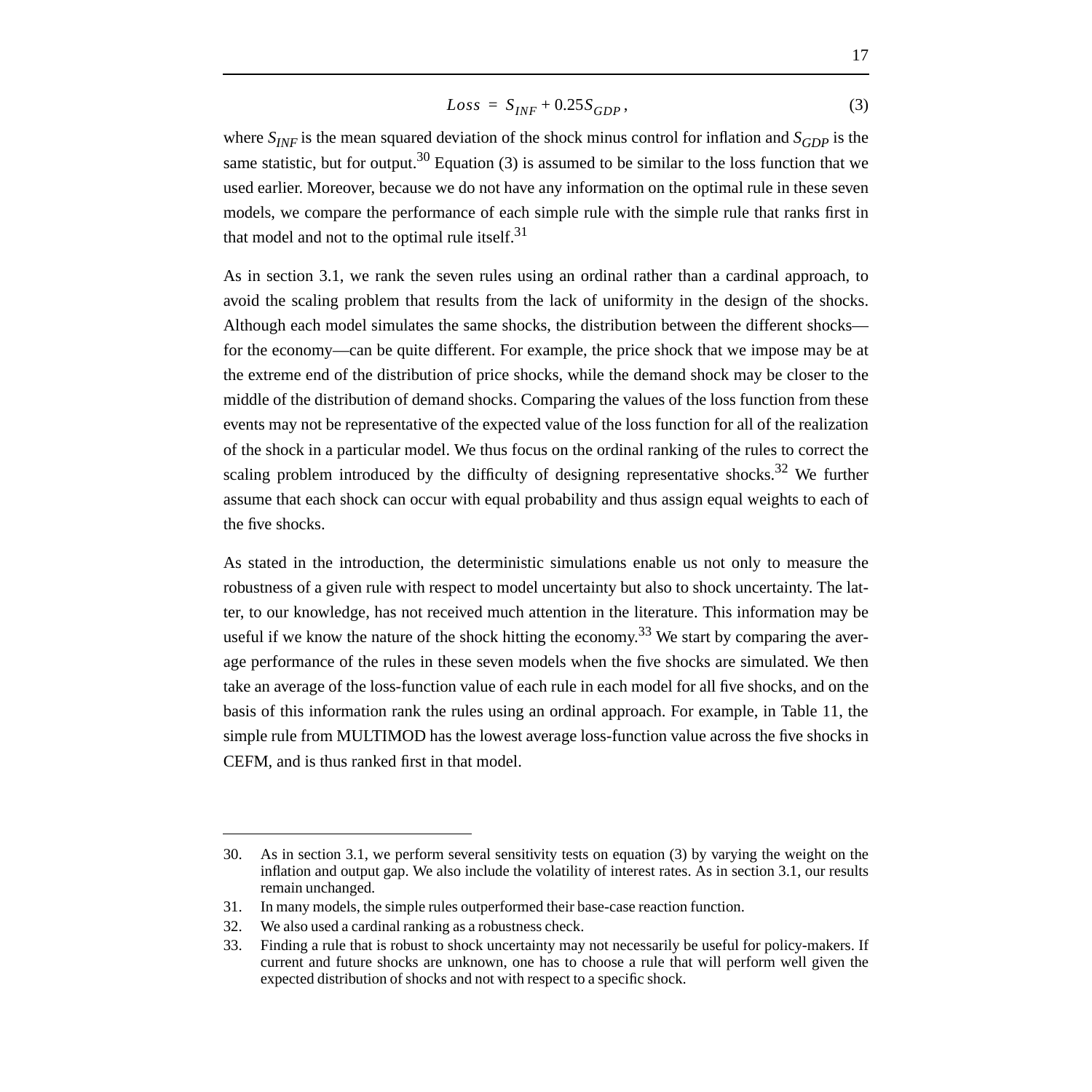| Rule                 | $\mathbf C$<br>${\bf E}$<br>$\mathbf{F}$<br>$\mathbf{M}$ | D<br>$\mathbb{R}$<br>I | $\mathbf{F}$<br>$\Omega$<br>$\mathsf{C}$<br>$\mathbf U$<br>S | ${\bf F}$<br>$\mathbf O$<br>$\mathcal{C}$<br>$\mathbf U$<br>S<br>$\mathcal{C}$<br>${\bf E}$ | $\mathbf I$<br>N<br>T<br>E<br>$\mathbf R$<br>L<br>I<br>N<br>$\bf K$ | M<br>T<br>${\bf F}$<br>M | W<br>E<br>${\bf F}$<br>$\mathbf{A}$ | $\mathbf{A}$<br>V<br>e<br>r<br>a<br>g<br>e | S<br>t<br>d.<br>$\mathbf d$<br>e<br>V. |
|----------------------|----------------------------------------------------------|------------------------|--------------------------------------------------------------|---------------------------------------------------------------------------------------------|---------------------------------------------------------------------|--------------------------|-------------------------------------|--------------------------------------------|----------------------------------------|
| Original Taylor rule | $\overline{3}$                                           | $\mathbf{1}$           | $\overline{2}$                                               | 6                                                                                           | $\mathbf{1}$                                                        | $\mathbf{1}$             | 6                                   | 2.9                                        | 2.1                                    |
| NAOMI rule           | $\overline{4}$                                           | 3                      | 3                                                            | 3                                                                                           | $\overline{2}$                                                      | $\overline{2}$           | 3                                   | 2.9                                        | 0.6                                    |
| QPM rule             | 5                                                        | 6                      | 5                                                            | $\overline{2}$                                                                              | 3                                                                   | $\overline{4}$           | $\overline{2}$                      | 3.7                                        | 1.7                                    |
| MULTIMOD rule        | 1                                                        | $\overline{2}$         | $\mathbf{1}$                                                 | $\mathbf{1}$                                                                                | 10                                                                  | 10                       | $\mathbf{1}$                        | 3.9                                        | 3.9                                    |
| M1-VECM rule         | 6                                                        | $\overline{4}$         | 10                                                           | $\overline{7}$                                                                              | $\overline{4}$                                                      | 5                        | $\overline{7}$                      | 6.1                                        | 2.0                                    |
| LPM rule             | 10                                                       | 10                     | 10                                                           | 5                                                                                           | 10                                                                  | 6                        | 5                                   | 8.0                                        | 2.3                                    |
| Open-economy rule    | $\overline{2}$                                           | 5                      | $\overline{4}$                                               | 4                                                                                           | 5                                                                   | 3                        | 4                                   | 3.9                                        | 1.0                                    |

#### **Table 11: Summarized Performance of the Seven Simple Rules in CEFM, DRI, FOCUS, FOCUS-CE, INTERLINK, MTFM, and WEFA—Base-Case Loss Function**

Overall, our results are very similar to those obtained in the context of stochastic simulations. There is no robust rule, in the sense that no single rule performs well in all models. Our results also indicate that some of the rules, particularly the simple rule from MULTIMOD, the LPM, and the M1-VECM, are highly model-dependent and are even unstable in some models. For example, the simple rule from MULTIMOD ranks first in four out of the seven models, but is unstable in two. On the other hand, the two rules with smoothing (the LPM and M1-VECM) perform poorly in all seven models. This result is thus similar to that of Ball (1999) and Rudebusch and Svensson (1999), who also find that rules with interest rate smoothing perform poorly or can be unstable in backward-looking models.34

As in the models that were used to perform stochastic simulations, our results from these seven models show that only four simple rules are stable in all models: the original Taylor rule, the

<sup>34.</sup> This argument can also be illustrated by looking at the performance of the two rules with smoothing in the two versions of the FOCUS model. The two rules with smoothing are unstable in FOCUS, a completely backward- looking model but not unstable in its more forward-looking version, although their performance remains poor.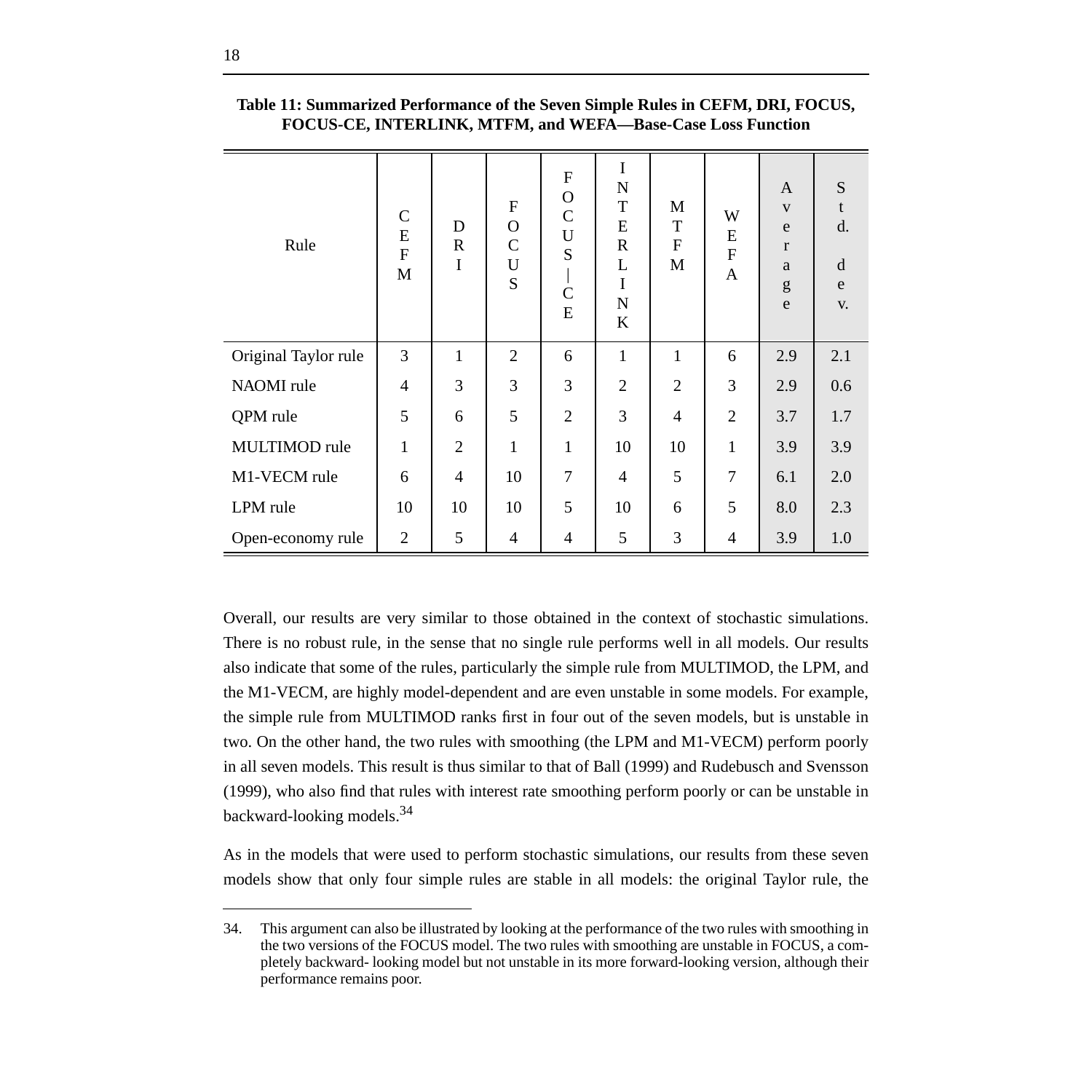open-economy rule, and the simple rules from NAOMI and QPM. But there is one important difference between the results from the two sets of models. The original Taylor rule, which was outperformed by the simple rules from NAOMI and QPM in the previous set of models, does reasonably well in this set of models. In many cases, the original Taylor rule is ranked first or second and does not perform well in only two out of the seven models. The simple rule from NAOMI also does reasonably well compared with the other rules, indicating that this rule may be among the most robust ones in our set of simple policy rules.

Taking a closer look at the results, we find that less-aggressive rules tend to work relatively well in models where output and inflation are relatively sensitive to changes in interest rates. For example, in MTFM, the original Taylor rule and the simple rule from NAOMI, which are not very aggressive, outperform the other simple rules, whereas the simple rule from MULTIMOD, which is a fairly aggressive rule, is unstable in this model. On the other hand, models with low interest rate sensitivity tend to favour more aggressive rules (see Table 2). This is clearly the case for the models of WEFA and FOCUS-CE. Those two models have a low interest rate sensitivity and prefer aggressive rules—in our case, the simple rule from MULTIMOD or QPM. This result is fairly intuitive. If output and inflation respond aggressively to changes in interest rates, the monetary authority is not required to move interest rates a lot to get a significant effect on these two variables.

Interest rate sensitivity alone cannot explain why some models prefer less or more aggressive rules. For example, both the original Taylor rule (the least aggressive) and the simple rule from MULTIMOD (the most aggressive) work well in the models of CEFM, DRI, and FOCUS, which have various degrees of interest rate sensitivity. An important similarity between the two rules, however, is that their ratios between the coefficients on the inflation gap and the output gap are relatively low compared with the other rules.<sup>35</sup> Therefore, it may be that the relative and not the absolute weight on the inflation- and output-gap terms plays a more important role in determining a "good" policy rule in these three models.

Table 12 shows the percentage deviation of the loss-function value of each rule with respect to the best simple rule in a particular model. It also shows that the performance of a given rule can deviate substantially from the "best" simple rule in a given model, indicating that these simple rules are not very robust. For example, the original Taylor rule and the simple rule from NAOMI can lead to substantial deviation when compared with the "best" simple rule in many of these models (as in DRI, FOCUS, FOCUS-CE, CEFM, and INTERLINK). This result reinforces our findings reported in section 3.1.

<sup>35.</sup> This ratio is two for the simple rule from MULTIMOD, three for the original Taylor rule, four for the simple rule from NAOMI and the open-economy rule, and six for the simple rule from QPM.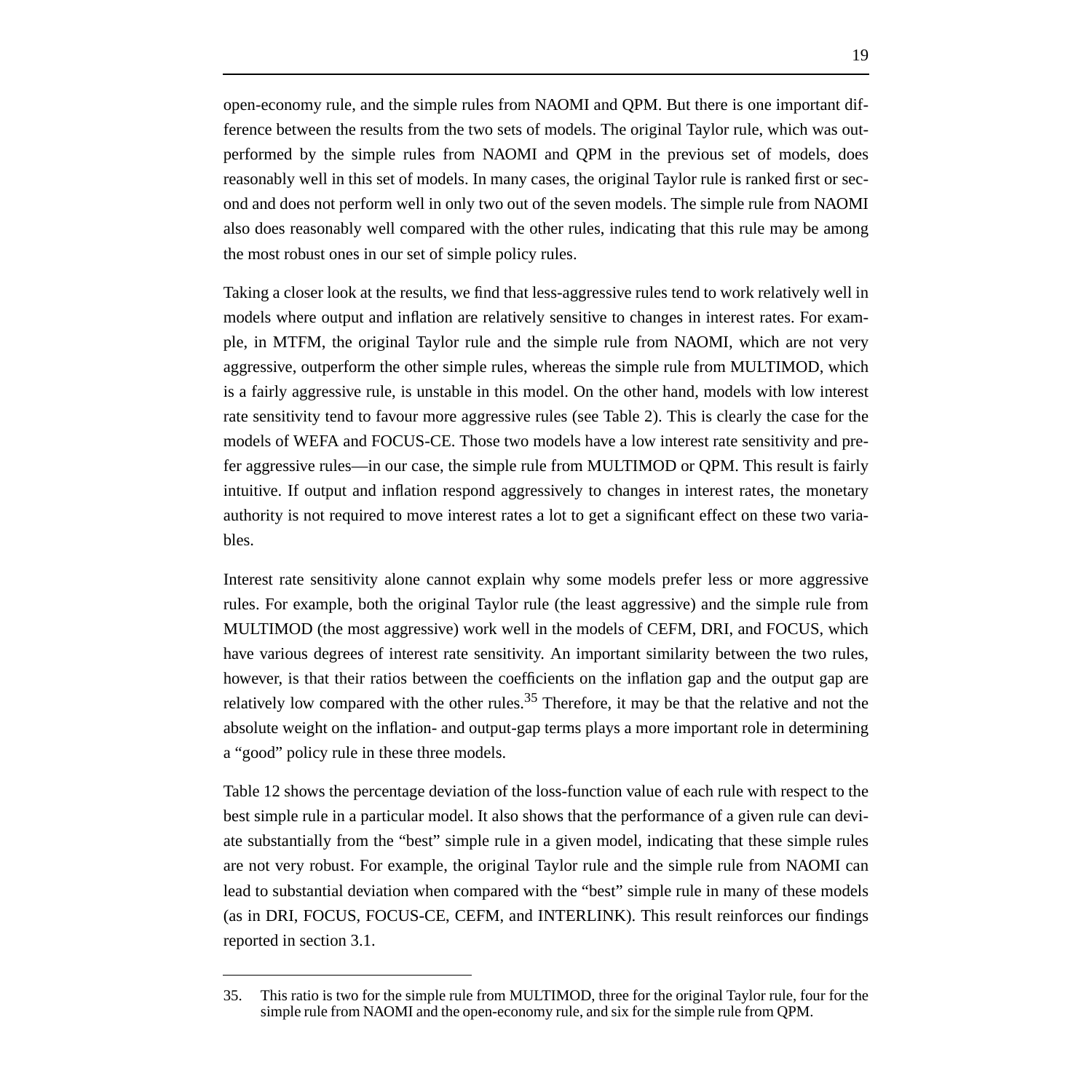| Rule                 | $\mathbf C$<br>E<br>${\bf F}$<br>$\mathbf{M}$ | D<br>$\mathbf R$<br>I | $\mathbf F$<br>$\mathbf{O}$<br>$\mathcal{C}$<br>U<br>S | ${\bf F}$<br>$\mathbf O$<br>$\mathsf C$<br>$\mathbf U$<br>${\bf S}$<br>$\mathcal{C}$<br>E | $\mathbf I$<br>N<br>T<br>E<br>$\mathbf R$<br>L<br>I<br>$\mathbf N$<br>$\bf K$ | M<br>T<br>${\bf F}$<br>M | W<br>E<br>${\bf F}$<br>$\mathbf{A}$ | $\mathbf{A}$<br>$\mathbf{V}$<br>${\bf e}$<br>$\bf r$<br>a<br>$\mathbf{g}% _{0}$<br>e | S<br>t<br>d.<br>d<br>e<br>V. |
|----------------------|-----------------------------------------------|-----------------------|--------------------------------------------------------|-------------------------------------------------------------------------------------------|-------------------------------------------------------------------------------|--------------------------|-------------------------------------|--------------------------------------------------------------------------------------|------------------------------|
| Original Taylor rule | 38.5                                          | 49.4                  | 50.9                                                   | 86.1                                                                                      | 53.5                                                                          | 4.6                      | 19.7                                | 43.2                                                                                 | 24.2                         |
| NAOMI rule           | 41.1                                          | 297.8                 | 65.1                                                   | 67.8                                                                                      | 60.9                                                                          | 4.9                      | 14.6                                | 78.9                                                                                 | 92.3                         |
| QPM rule             | 45.6                                          | 395.1                 | 102.0                                                  | 37.9                                                                                      | 100.6                                                                         | 6.8                      | 6.7                                 | 99.2                                                                                 | 126.1                        |
| MULTIMOD rule        | 0.0                                           | 240.8                 | 13.3                                                   | 4.9                                                                                       | n/a                                                                           | n/a                      | 0.4                                 | n/a                                                                                  | n/a                          |
| M1-VECM rule         | 94.5                                          | 236.5                 | n/a                                                    | 187.8                                                                                     | 192.3                                                                         | 33.7                     | 33.2                                | n/a                                                                                  | n/a                          |
| LPM rule             | n/a                                           | n/a                   | n/a                                                    | 95.8                                                                                      | n/a                                                                           | 62.1                     | 25.7                                | n/a                                                                                  | n/a                          |
| Open-economy rule    | 37.7                                          | 314.0                 | 54.8                                                   | 64.4                                                                                      | 243.0                                                                         | 2.7                      | 14.6                                | 104.4                                                                                | 113.4                        |

**Table 12: Average Percentage Deviation from the Best Simple Rule for all Shocks**

Table 13 shows the average ranking of the simple rules for a given shock. This information would be useful to policy-makers if they were confident about the nature of the shocks affecting the economy but uncertain about which model is the true representation of the economy (paradigm and parameter uncertainties). We do not find a robust rule across shocks, in that none of the rules performs well under all shocks. The standard deviations of these rankings, however, show that the performance of the rules varies more across models than across shocks, implying that the performance of rules is more model-dependent than shock-dependent.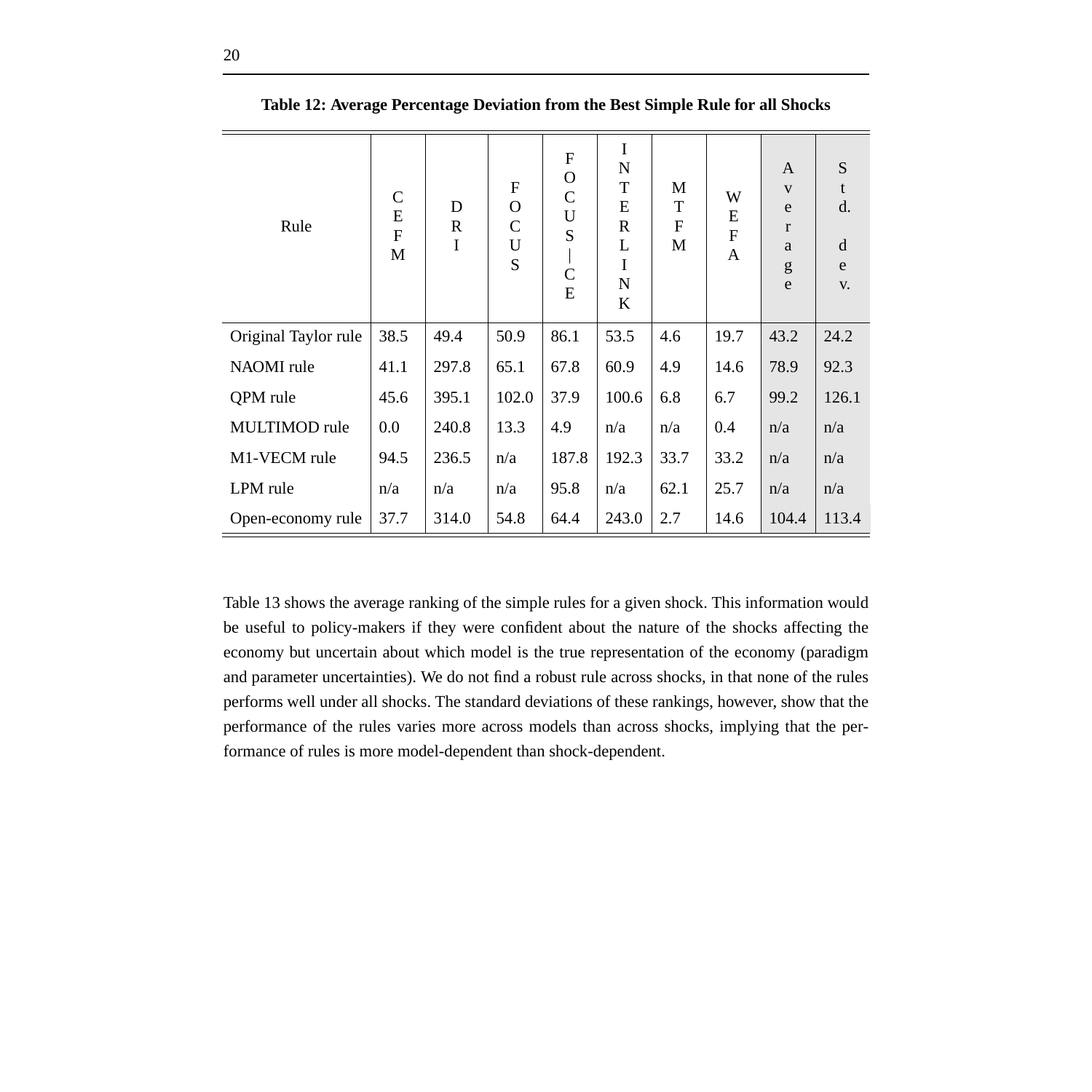| Rule                 | shock          | Demand External<br>shock | Commodity<br>price shock | Price<br>shock | Exchange<br>rate shock | Average | <b>Standard</b><br>deviation |
|----------------------|----------------|--------------------------|--------------------------|----------------|------------------------|---------|------------------------------|
| Original Taylor rule | 1              | $\overline{2}$           |                          | 3              | 3                      | 2.0     | 0.9                          |
| NAOMI rule           | $\overline{2}$ |                          | $\overline{2}$           |                | $\overline{4}$         | 2.0     | 1.0                          |
| <b>OPM</b> rule      | 3              | 3                        | 3                        | $\overline{2}$ | 2                      | 2.6     | 0.5                          |
| <b>MULTIMOD</b> rule | 10             | 10                       | 10                       | 10             | 10                     | 10      | $\theta$                     |
| M1-VECM rule         | 10             | 10                       | 10                       | 10             | 10                     | 10      | $\Omega$                     |
| LPM rule             | 10             | 10                       | 10                       | 10             | 10                     | 10      | $\Omega$                     |
| Open-economy rule    | $\overline{4}$ | 3                        | 3                        | $\overline{4}$ |                        | 3.0     | 1.1                          |

**Table 13: Ranking Across all Models for a Given Shock**

While the original Taylor rule performs well in the face of demand and commodity price shocks, the simple rule from NAOMI outperforms the other rules in the face of the external and price shocks. The simple rule from MULTIMOD is probably the least robust rule across shocks. This rule yields unstable responses in MTFM for all shocks simulated and for the external and commodity price shocks in INTERLINK. Nevertheless, it dominates the other simple rules in the CEFM model in all five shocks.

Table 14 shows the results when the rankings from the stochastic and deterministic simulations are combined. It also shows the average ranking of each rule in all twelve models (an equal weight is assigned to each model).<sup>36</sup> Three conclusions can be made. First, only four out of seven simple rules are stable in all twelve models: the original Taylor rule, the open-economy rule, and the simple rules from NAOMI and QPM. Second, although none of these four rules performs very well or is robust in the sense of performing as well as the base-case rule in each of the twelve models, the simple rule from NAOMI has a lower average ranking across models and outperforms the other simple rules, particularly in some models. Third, rules with interest rate smoothing (the simple rules from the LPM and M1-VECM) and rules that are fairly aggressive (the simple rule from MULTIMOD) are the least robust rules, because they are either unstable or perform poorly in

<sup>36.</sup> We also check for the robustness of these results by assigning different weights to the different models. We rank each model according to its ability to match certain features of a simple vector autoregressive (VAR) model of the Canadian economy. We then assign weights to each model according to its ability to match certain features of our benchmark VAR (the best model receives a weight of 1 and the worst receives a weight of 1/12). For more information and details, see Côté et al. (2002).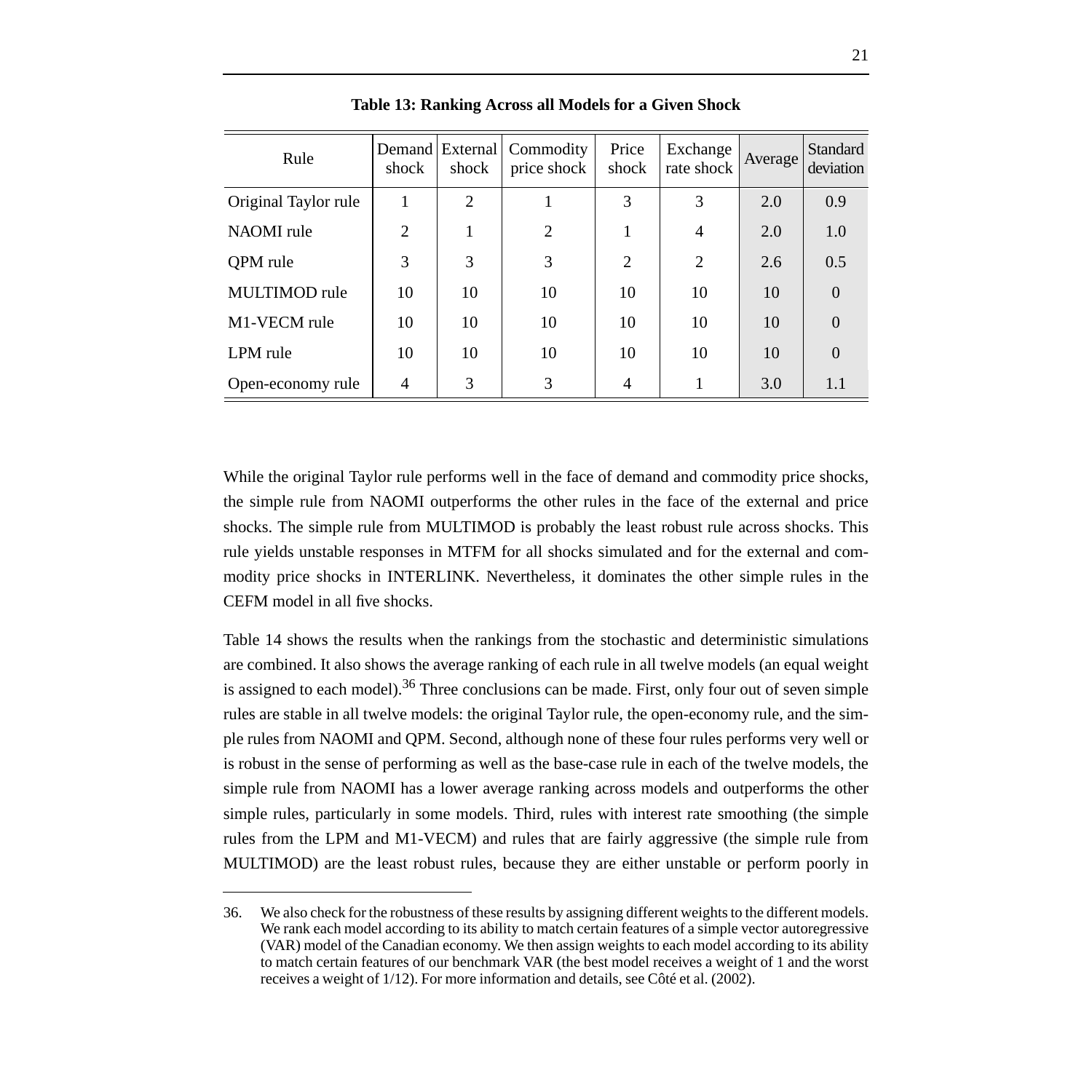many models. As with Ball (1999) and Svensson (1999), we find that rules with interest rate smoothing do not perform well in backward-looking models.

| Rule                 | $\mathcal{C}$<br>E<br>$\overline{F}$<br>M | D<br>$\mathbf R$<br>I | F<br>$\overline{O}$<br>$\overline{C}$<br>U<br>S | F<br>$\overline{O}$<br>$\overline{C}$<br>U<br>S<br>$\overline{C}$<br>E | I<br>N<br>T<br>E<br>$\mathsf{R}$<br>L<br>I<br>N<br>K | M<br>T<br>$\overline{F}$<br>M | W<br>E<br>$\mathbf F$<br>$\mathbf{A}$ | L<br>$\mathbf P$<br>M | M<br>$\mathbf{1}$<br>$\overline{\mathsf{V}}$<br>E<br>$\overline{C}$<br>M | M<br>U<br>L<br>T<br>I<br>M<br>$\overline{O}$<br>D | N<br>$\mathbf{A}$<br>$\mathbf O$<br>M<br>I | Q<br>$\mathbf{P}$<br>M | $\overline{A}$<br>$\mathbf{V}$<br>e<br>r<br>a<br>g<br>e | S<br>t<br>d.<br>d<br>e<br>V. |
|----------------------|-------------------------------------------|-----------------------|-------------------------------------------------|------------------------------------------------------------------------|------------------------------------------------------|-------------------------------|---------------------------------------|-----------------------|--------------------------------------------------------------------------|---------------------------------------------------|--------------------------------------------|------------------------|---------------------------------------------------------|------------------------------|
| Original Taylor rule | 3                                         | $\mathbf{1}$          | $\overline{2}$                                  | 6                                                                      | $\mathbf{1}$                                         | $\mathbf{1}$                  | 6                                     | 6                     | $\overline{2}$                                                           | $\overline{4}$                                    | 3                                          | $\overline{4}$         | 3.3                                                     | 1.9                          |
| NAOMI rule           | $\overline{4}$                            | 3                     | 3                                               | 3                                                                      | $\overline{2}$                                       | $\overline{2}$                | 3                                     | $\overline{4}$        | $\overline{4}$                                                           | 3                                                 | $\mathbf{1}$                               | 3                      | 2.9                                                     | 0.9                          |
| QPM rule             | 5                                         | 6                     | 5                                               | $\overline{2}$                                                         | 3                                                    | $\overline{4}$                | $\overline{2}$                        | 3                     | $\overline{2}$                                                           | $\overline{2}$                                    | $\overline{4}$                             | $\overline{2}$         | 3.3                                                     | 1.4                          |
| MULTIMOD rule        | 1                                         | $\overline{2}$        | $\mathbf{1}$                                    | $\mathbf{1}$                                                           | 10                                                   | 10                            | $\mathbf{1}$                          | 10                    | 6                                                                        | $\mathbf{1}$                                      | 10                                         | $\mathbf{1}$           | 4.5                                                     | 4.1                          |
| M1-VECM rule         | 6                                         | $\overline{4}$        | 10                                              | 7                                                                      | $\overline{4}$                                       | 5                             | $\overline{7}$                        | $\overline{2}$        | $\mathbf{1}$                                                             | 10                                                | 10                                         | $\overline{7}$         | 6.1                                                     | 2.9                          |
| LPM rule             | 10                                        | 10                    | 10                                              | 5                                                                      | 10                                                   | 6                             | 5                                     | $\mathbf{1}$          | 5                                                                        | 5                                                 | 10                                         | 6                      | 6.9                                                     | 2.9                          |
| Open-economy rule    | $\overline{2}$                            | 5                     | $\overline{4}$                                  | $\overline{4}$                                                         | 5                                                    | 3                             | $\overline{4}$                        | 5                     | 7                                                                        | n/a                                               | $\overline{2}$                             | 5                      | 4.2                                                     | 1.4                          |

**Table 14: Overall Rankings**

Overall, our results are thus very different from those of Levin, Wieland, and Williams (1999), who claim that simple rules, particularly rules with interest rate smoothing, not only perform well but are very robust to model uncertainty. Their study may have considered models that are too similar to each other. $37$  As a result, it is not surprising that they concluded that simple rules were robust. Our findings reveal that when a more diverse set of models is considered, simple rules do not pass this robustness check.

## **4. Conclusions**

One of the primary objectives of this report was to identify a simple monetary policy rule that is robust in a very large number of models of the Canadian economy. Our analysis includes models that use both the "conventional" and the "money matters" paradigm. Because of the diverse array of models used in this report, our robustness test is more rigorous than that of other studies that

<sup>37.</sup> All four of their models would fall under the "conventional" paradigm.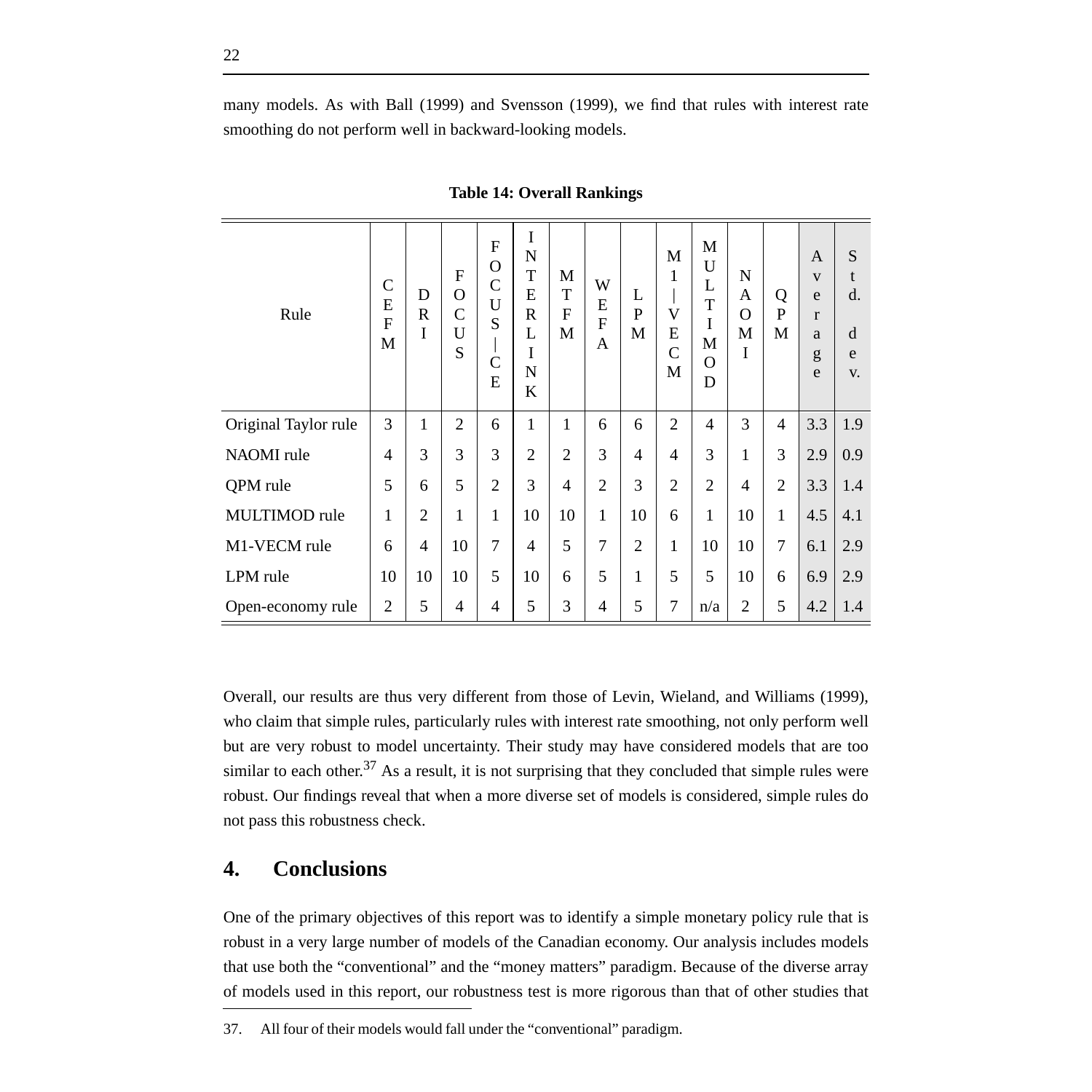have used many similar models to evaluate rules. Unlike Levin, Wieland, and Williams (1999), we find that simple policy rules are not particularly robust to model uncertainty. Of the seven simple rules we tested, only four are stable in all models: the original Taylor rule, the simple rule from NAOMI and QPM, and the open-economy rule. These rules, however, are not very robust to model uncertainty, since they do not perform well compared with the base-case or optimal rule in several models.

These rules are not robust to shock uncertainty, in that a rule performs differently in many models for a given shock. Nonetheless, some rules perform better than others in certain models. For example, the simple rule from NAOMI performs quite well in a certain class of models, particularly NAOMI, QPM, and some similar types of models. Compared with the base-case or optimal rule, however, even this rule can lead to a significant deterioration of the loss function in these models.

Rules with interest rate smoothing perform poorly in most models, particularly in backward-looking models. In those models, rules with smoothing are either unstable or are ranked last. On the other hand, rules with smoothing perform better in models that fall under the "money matters" paradigm (the LPM and M1-VECM). This result is explained by the fact that one of these models (the LPM) incorporates purely model-consistent behaviour, while the other (the M1-VECM) includes an important variable, the money gap, that is persistent.

Adding the exchange rate to a simple Taylor-type rule leads to a deterioration in the loss-function value in most models, mainly because the exchange rate is a built-in stabilizer in those models and helps the economy return to equilibrium after a shock. As a result, any attempt by the monetary authority to smooth fluctuations in the exchange rate interferes with that adjustment process.

Although we did not find a robust simple rule for Canada, our results do not necessarily imply that simple rules do not have a role to play in the conduct of monetary policy. Our results indicate that a certain class of rules, particularly the simple rule from NAOMI, can be useful for the conduct of monetary policy, especially if policy-makers believe that a certain class of models portrays economic features well. Moreover, although we did not test for this result, this simple rule is likely to be more robust than using complex rules in different models (see Levin, Wieland, and Williams 1999). In addition, simple rules like NAOMI remain relatively easy to develop and communicate, and do not depend on specific models, because they use only the available information. Our results do not enable us to quantify the value of this contribution nor the weight that the monetary authorities should assign to these rules. That is left for future research.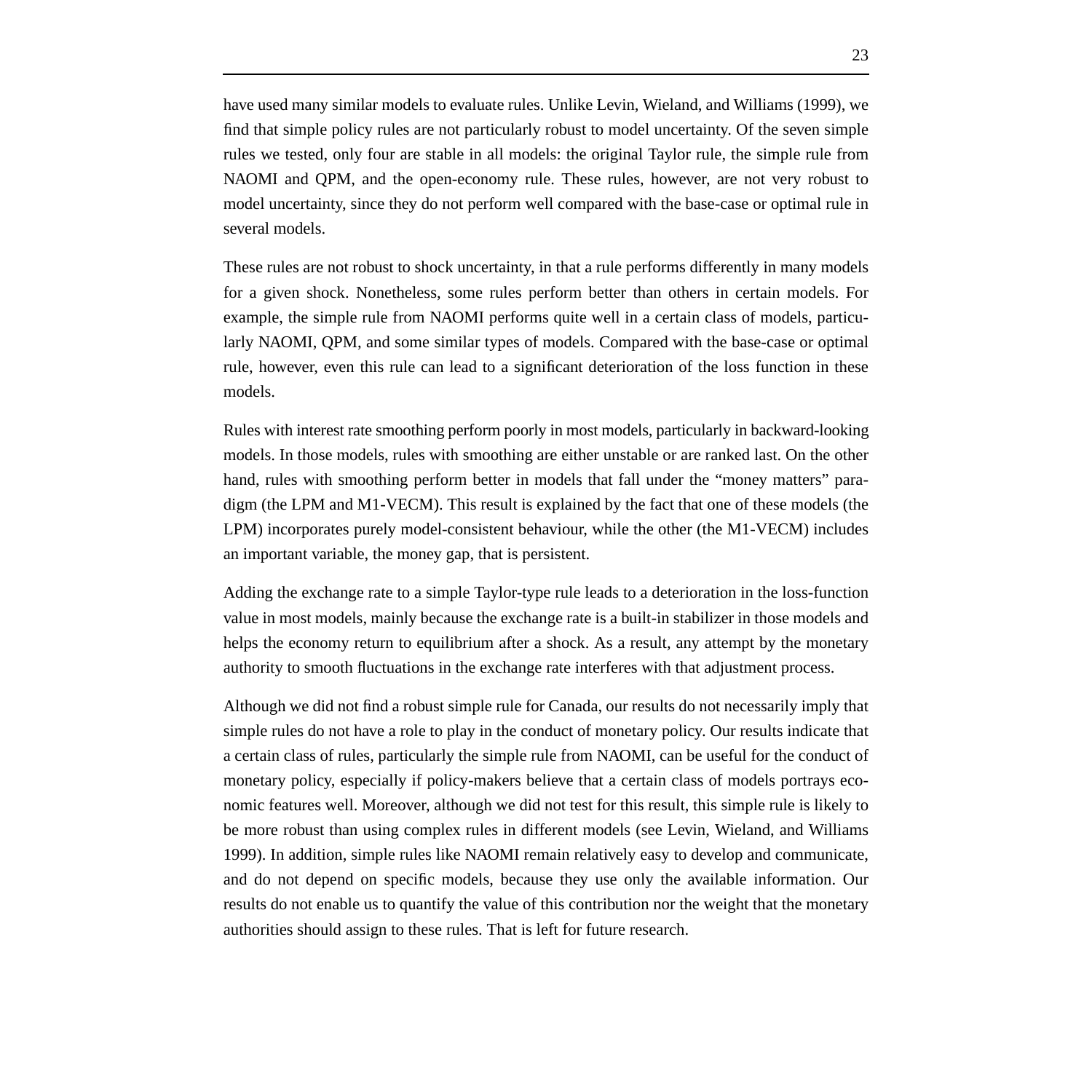## **Bibliography**

- Amano, R. 1998. "More Evidence on the Robustness of the Taylor Rule." Available at <http:// www.stanford.edu/~johntayl/PolRulLink.htm#Technicalarticles>.
- Armour, J., B. Fung, and D. Maclean. 2002. "Taylor Rules in the Quarterly Projection Model." Bank of Canada Working Paper No. 2002–1.
- Ball, L. 1999. "Policy Rules For Open Economies." In *Monetary Policy Rules*, edited by J.B. Taylor, 127–56. Chicago: University of Chicago Press.
- Christiano, L.J. and C.J. Gust. 1999. "Taylor Rules in a Limited Participation Model." Federal Reserve Bank of Cleveland Working Paper No. 9902.
- Côté, D., J. Kuszczak, J-P. Lam, Y. Liu, and P. St-Amant. 2002. "Simple Monetary Policy Rules in Canadian Macroeconomic Models: A Comparison of the Participating Models." Presented at a Taylor Rules Workshop, Bank of Canada, 25 October 2001. Available at <http:// www.bankofcanada.ca/workshop2001/papers.htm>.
- Côté, D. and J-P. Lam. 2001. "Simple Rules in the M1-VECM." Presented at the 35th Annual CEA Meetings at McGill University (Montréal), 31 May–3 June 2001.
- Djoudad, R., C. Gauthier, and P. St-Amant. 2001. "Shocks Affecting Canada and the United States and the Flexible Exchange Rate's Contribution to Macroeconomic Adjustment." In *Revisiting the Case for Flexible Exchange Rates*, 93–123. Proceedings of a conference held by the Bank of Canada, November 2000. Ottawa: Bank of Canada.
- Djoudad, R., J. Murray, T. Chan, and J. Daw. 2001. "The Role of Chartists and Fundamentalists in Currency Markets: The Experience of Australia, Canada and New Zealand." In *Revisiting the Case for Flexible Exchange Rates*, 167–206. Proceedings of a conference held by the Bank of Canada, November 2000. Ottawa: Bank of Canada.
- Goodfriend, M. 1991. "Interest Rates and the Conduct of Monetary Policy." *Carnegie-Rochester Conference Series on Public Policy* 34: 7–30.
- Hendry, S., W.-M. Ho, and K. Moran. 2001. "Open Economy in a Liquidity Effect Model." Bank of Canada. Photocopy.
- Hetzel, R.L. 2000. "The Taylor Rule: Is It a Useful Guide to Understanding Monetary Policy?" Federal Reserve Bank of Richmond *Economic Quarterly* 86(2): 1–33.
- Laxton, D., P. Isard, H. Faruqee, E. Prasad, and B. Turtelboom. 1998. "MULTIMOD Mark III: The Core Dynamic and Steady-State Models." IMF Occasional Paper No. 164.
- Leitemo, K. and U. Söderström. 2001. "Simple Monetary Policy Rules and Exchange Rate Uncertainty." Sveriges Riksbank Working Paper No. 122.
- Levin, A., V. Wieland, and J.C. Williams. 1999. "Robustness of Simple Monetary Policy Rules under Model Uncertainty." In *Monetary Policy Rules*, edited by J.B. Taylor, 263–99. Chicago: University of Chicago Press.
- -. 2001. "The Performance of Forecast-Based Monetary Policy Rules under Model Uncertainty." European Central Bank Working Paper No. 68.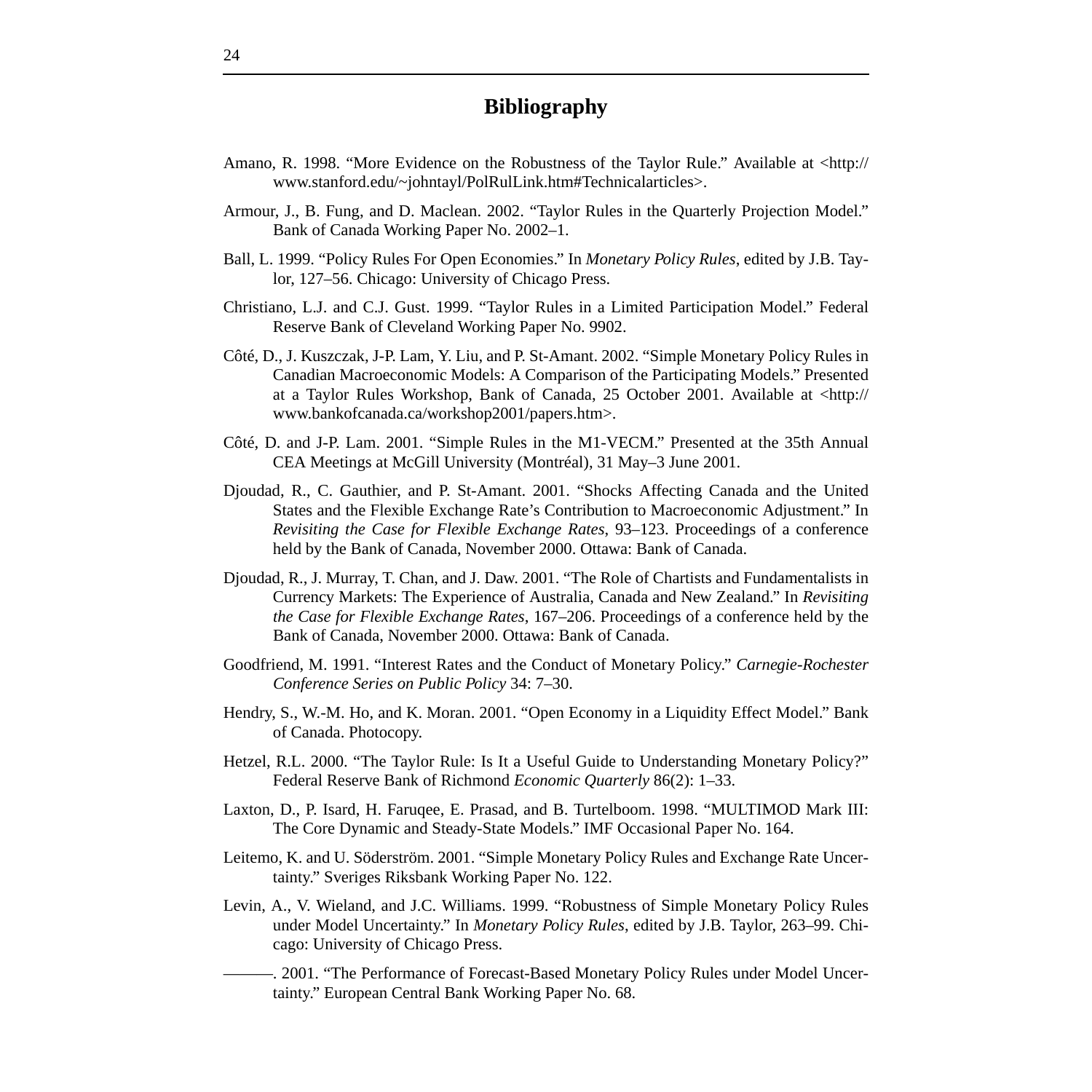- McCallum, B.T. 1999. "Issues in the Design of Monetary Policy Rules." In *Handbook of Macroeconomics*, Volume 1C, edited by J.B. Taylor and M. Woodford, 1483–1530. Amsterdam: North-Holland.
- Murchison, S. 2001. "NAOMI—A New Quarterly Forecasting Model Part II: A Guide to Canadian NAOMI." Department of Finance Canada Working Paper No. 2001–25.
- Nelson, E. 2000. "UK Monetary Policy 1972–97: A Guide Using Taylor Rules." Bank of England Working Paper No. 120.
- Rotemberg, J.J. and M. Woodford. 1997. "An Optimization-Based Econometric Framework for the Evaluation of Monetary Policy." In *NBER Macroeconomics Annual 1997,* edited by B.S. Bernanke and J.J. Rotemberg, 297–346. Cambridge, Mass.: MIT Press.
- ———. 1999. "Interest Rate Rules in an Estimated Sticky Price Model." In *Monetary Policy Rules*, edited by J.B. Taylor, 57–119. Chicago: University of Chicago Press.
- Rudebusch, G.D. and L.E.O Svensson. 1999. "Policy Rules for Inflation Targeting." In *Monetary Policy Rules*, edited by J.B. Taylor, 203–53. Chicago: University of Chicago Press.
- Sims, C. 2001. "A Review of Monetary Policy Rules, John B. Taylor, ed." *Journal of Economic Literature* 39(2): 562–66.
- Srour, G. "Some Notes on Monetary Policy Rules." Bank of Canada Working Paper. Forthcoming.
- Svensson, L.E.O. 1999. "Inflation Targeting as a Monetary Policy Rule." *Journal of Monetary Economics* 43(3): 607–54.
- ———. 2000. "Open-Economy Inflation Targeting." *Journal of International Economics* 50(1): 155–83.
- ———. 2002. "What Is Wrong with Taylor Rules? Using Judgment in Monetary Policy Through Targeting Rules." Working paper available at <http://www.princeton.edu/~svensson/>. Forthcoming in *Journal of Economic Literature*.
- Taylor, J.B. 1993. "Discretion Versus Policy Rules in Practice." *Carnegie-Rochester Conference Series on Public Policy* 39: 195–214.
- ———. 1999. "The Robustness and Efficiency of Monetary Policy Rules as Guidelines for Interest Rate Setting by the European Central Bank." *Journal of Monetary Economics* 43(3): 655–79.
	- ———. 2001. "The Role of the Exchange Rate in Monetary-Policy Rules." *American Economic Review* 91(2): 263–67.
- Woodford, M. 1999. "Optimal Monetary Policy Inertia." NBER Working Paper No. 7261.
	- ———. 2001. "The Taylor Rule and Optimal Monetary Policy." Working Paper available at <http://www.princeton.edu/~woodford>. Shorter version published 2001 in *American Economic Review* 91(2): 232–37.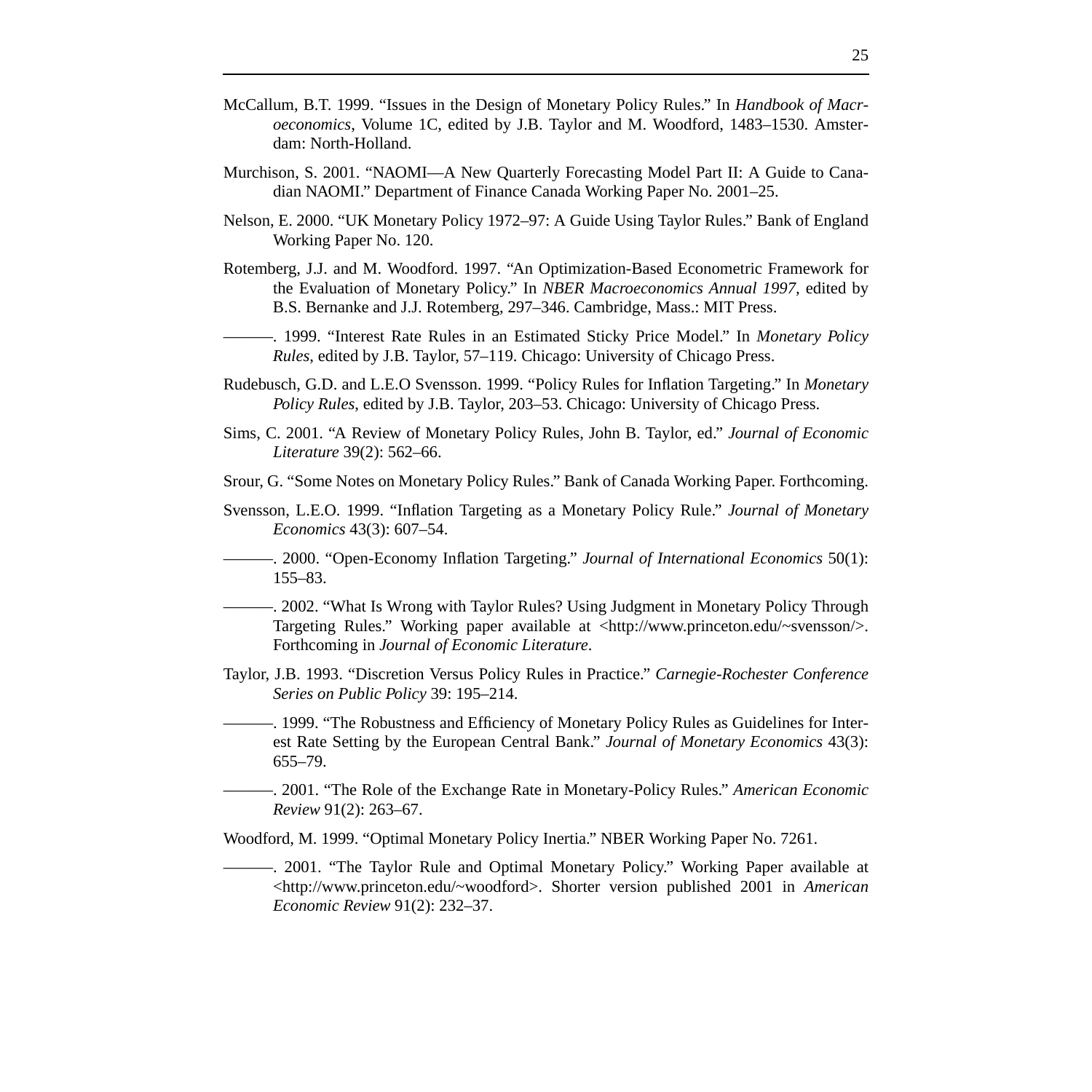## **Appendix A: Participating Organizations and Their Models**

This study considers twelve private and public sector models of the Canadian economy. Five of them are maintained by private sector organizations. The models are

- CEFM: Canadian Economic and Fiscal Model, Department of Finance Canada
- DRI: Data Resources Inc. of Canada<sup>1</sup>
- FOCUS: Policy and Economic Analysis Program (PEAP), Institute for Policy Analysis, University of Toronto
- FOCUS-CE: a version of FOCUS that incorporates forward-looking expectations
- INTERLINK: Organisation for Economic Co-operation and Development
- LPM: Limited-Participation Model, Monetary and Financial Analysis Department, Bank of Canada
- M1-VECM: Vector-Error-Correction Model, based on the M1 aggregate, Monetary and Financial Analysis Department, Bank of Canada
- MTFM: Medium-Term Forecasting Model, Conference Board of Canada
- MULTIMOD: International Monetary Fund
- NAOMI: North American Open-Economy Macroeconometric Integrated Model, Department of Finance Canada
- QPM: Quarterly Projection Model, Research Department, Bank of Canada
- WEFA: Wharton Economic Forecasting Associates

<sup>1.</sup> Data Resources Inc. of Canada and Wharton Economic Forecasting Associates merged in 2001 under the name DRI-WEFA.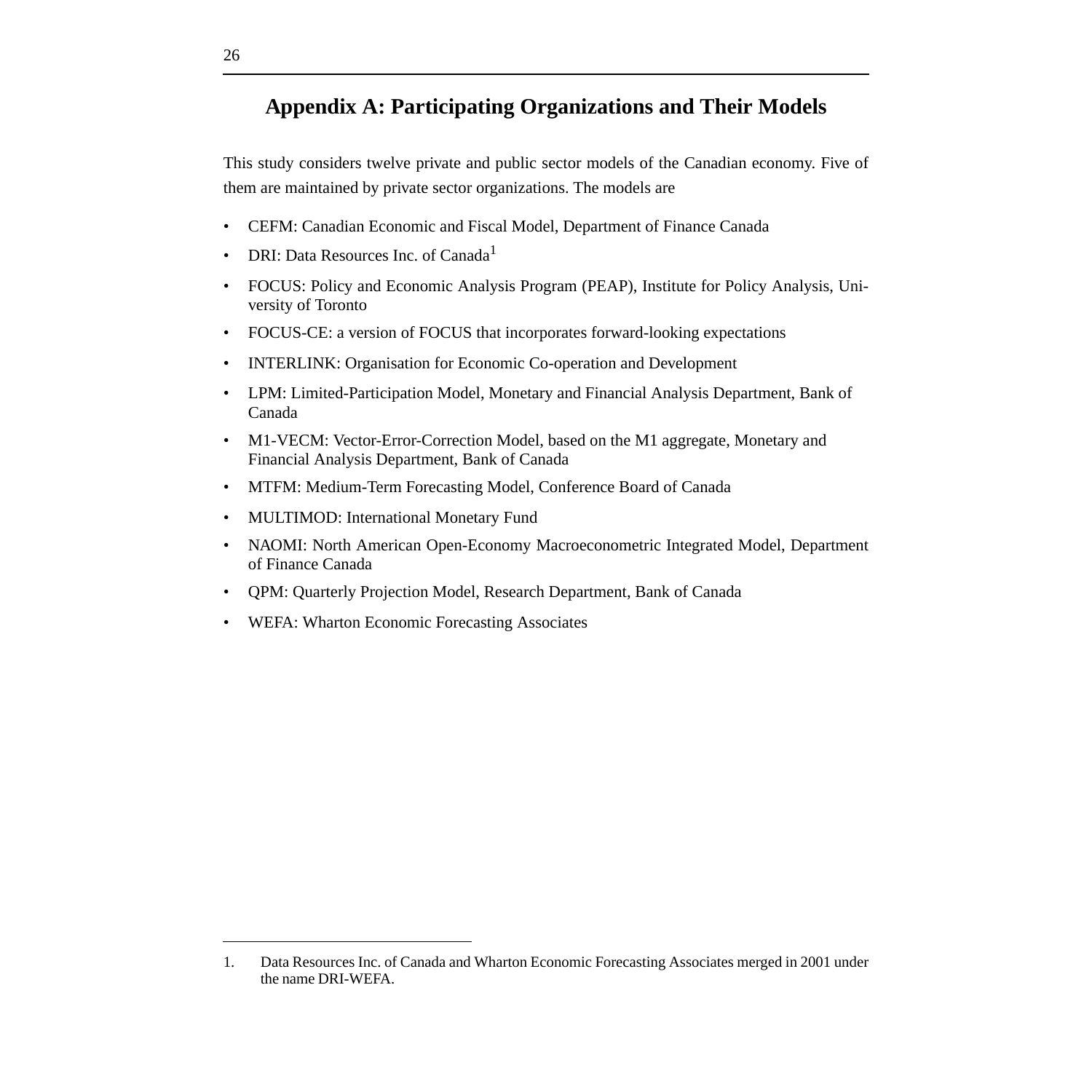# **Appendix B: Model Shocks**

| Shock                                            | Description                                                                                                                                                                   | Details                                                                                                                                                                                                                                                                                             |
|--------------------------------------------------|-------------------------------------------------------------------------------------------------------------------------------------------------------------------------------|-----------------------------------------------------------------------------------------------------------------------------------------------------------------------------------------------------------------------------------------------------------------------------------------------------|
| 1. Domestic<br>demand                            | A 4-quarter transitory<br>increase in the levels of<br>consumption and invest-<br>ment at the same time.                                                                      | Shock to consumption and investment:<br>Q1: 1.00%, Q2: 0.75%, Q3: 0.50%, Q4: 0.25%;<br>i.e., the levels of consumption and investment<br>increase by 1 per cent at the 1-quarter horizon and<br>then progressively come back to control (there is no<br>permanent increase in the level of output). |
| 2. External<br>demand                            | A 4-quarter transitory<br>increase in the level of<br>real U.S. output with<br>endogenous responses<br>of U.S. inflation and<br>interest rate, and world<br>commodity prices. | Shock to U.S. GDP:<br>Q1: 1.00%, Q2: 0.75%, Q3: 0.50%, Q4: 0.25%.<br>Endogenous response of U.S. inflation.<br>Endogenous response of U.S. short-term interest<br>rate.<br>Endogenous response of world commodity prices.                                                                           |
| 3. Commodity<br>prices                           | An 8-quarter transitory<br>increase in the level of<br>real commodity prices<br>with endogenous<br>responses of U.S. out-<br>put, inflation and inter-<br>est rate.           | Shock to commodity prices:<br>Q1: 4.00%, Q2: 3.50%, Q3: 3.00%, Q4: 2.50%,<br>Q5: 2.00%, Q6: 1.50%, Q7: 1.00%, Q8: 0.50%.<br>Endogenous response of U.S. output.<br>Endogenous response of U.S. inflation.<br>Endogenous response of U.S. short-term interest<br>rate.                               |
| 4. Consumer<br>price                             | A 4-quarter transitory<br>increase in the level of<br>CPI excluding food,<br>energy, and indirect<br>taxes.                                                                   | Shock to CPI:<br>$Q1: 1.00\%$ , $Q2: 0.75\%$ , $Q3: 0.50\%$ , $Q4: 0.25\%$ .                                                                                                                                                                                                                        |
| 5. Wage<br>growth                                | A 4-quarter transitory<br>increase in nominal-<br>wage growth.                                                                                                                | Shock to wage growth:<br>Q1: 1.00 percentage point, Q2: 0.75 of a percentage<br>point, Q3: 0.50 of a percentage point, Q4: 0.25 of a<br>percentage point.                                                                                                                                           |
| 6. Short-term<br>interest<br>rate                | A 4-quarter transitory<br>increase in the short-<br>term interest rate.                                                                                                       | Shock to short-term interest rate:<br>Q1: 100 basis points, Q2: 75 basis points, Q3: 50<br>basis points, Q4: 25 basis points.                                                                                                                                                                       |
| 7. Long-term<br>interest<br>rate                 | A permanent change in<br>the term premium.                                                                                                                                    | Shock to long-term interest rate:<br>Permanent increase of 100 basis points.                                                                                                                                                                                                                        |
| 8. Nominal<br>exchange<br>rate depre-<br>ciation | A 4-quarter temporary<br>increase in the risk pre-<br>mium on the exchange<br>rate (a depreciation).                                                                          | Shock to exchange rate:<br>Q1: 1.00%, Q2: 0.75%, Q3: 0.50%, Q4: 0.25%.                                                                                                                                                                                                                              |